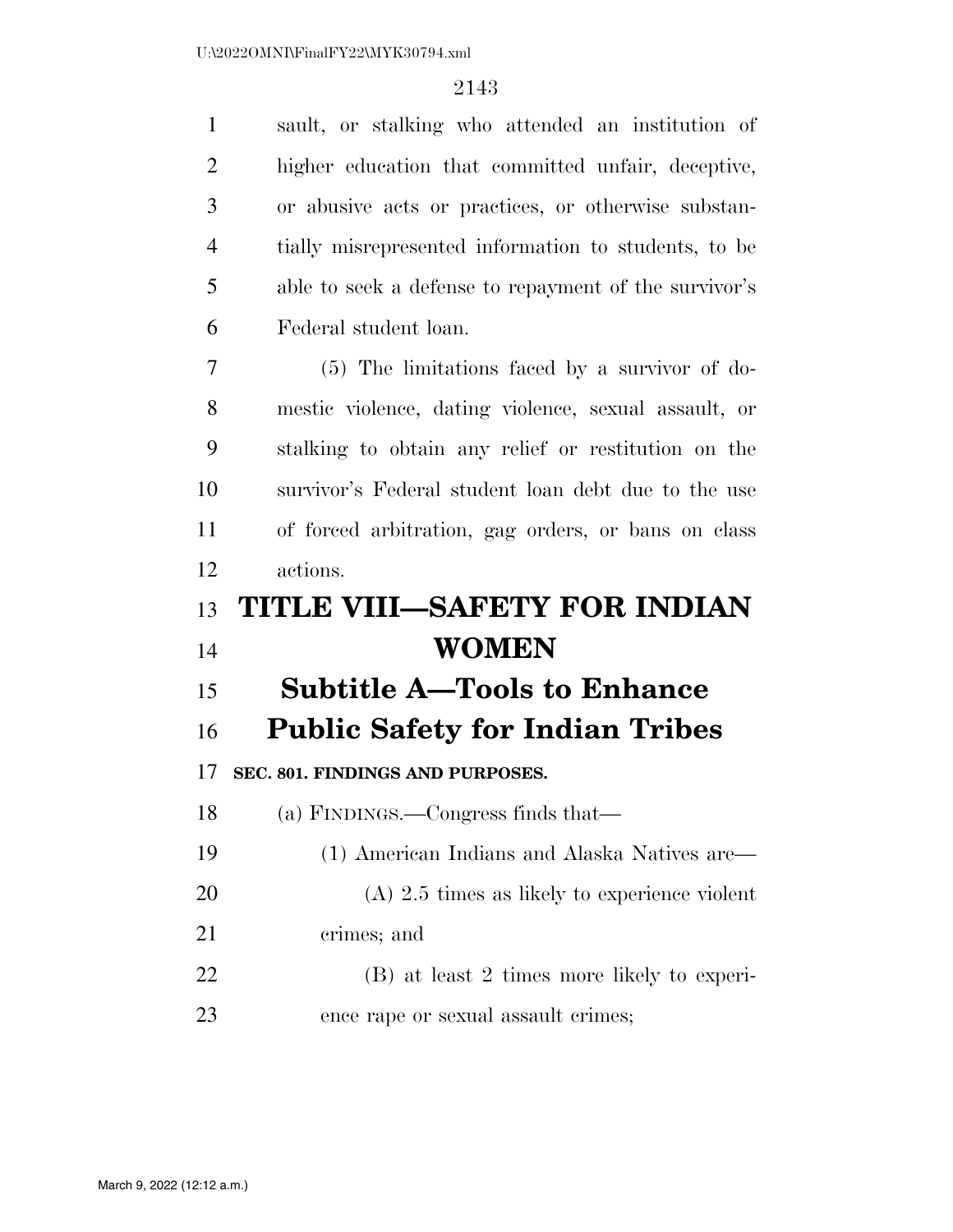(2) more than 4 in 5 American Indian and Alaska Native women have experienced violence in their lifetime;

 (3) the vast majority of American Indian and Alaska Native victims of violence—96 percent of women victims and 89 percent of male victims—have experienced sexual violence by a non-Indian perpe-trator at least once in their lifetime;

 (4) Indian Tribes exercising special domestic vi- olence criminal jurisdiction over non-Indians pursu- ant to section 204 of Public Law 90–284 (25 U.S.C. 1304) (commonly known as the ''Indian Civil Rights Act of 1968''), restored by section 904 of the Vio- lence Against Women Reauthorization Act of 2013 (Public Law 113–4; 127 Stat. 120), have reported significant success holding violent offenders account- able for crimes of domestic violence, dating violence, and civil protection order violations;

 (5) Tribal prosecutors for Indian Tribes exer- cising special domestic violence criminal jurisdiction report that the majority of domestic violence cases involve children either as witnesses or victims, and the Department of Justice reports that American In-dian and Alaska Native children suffer exposure to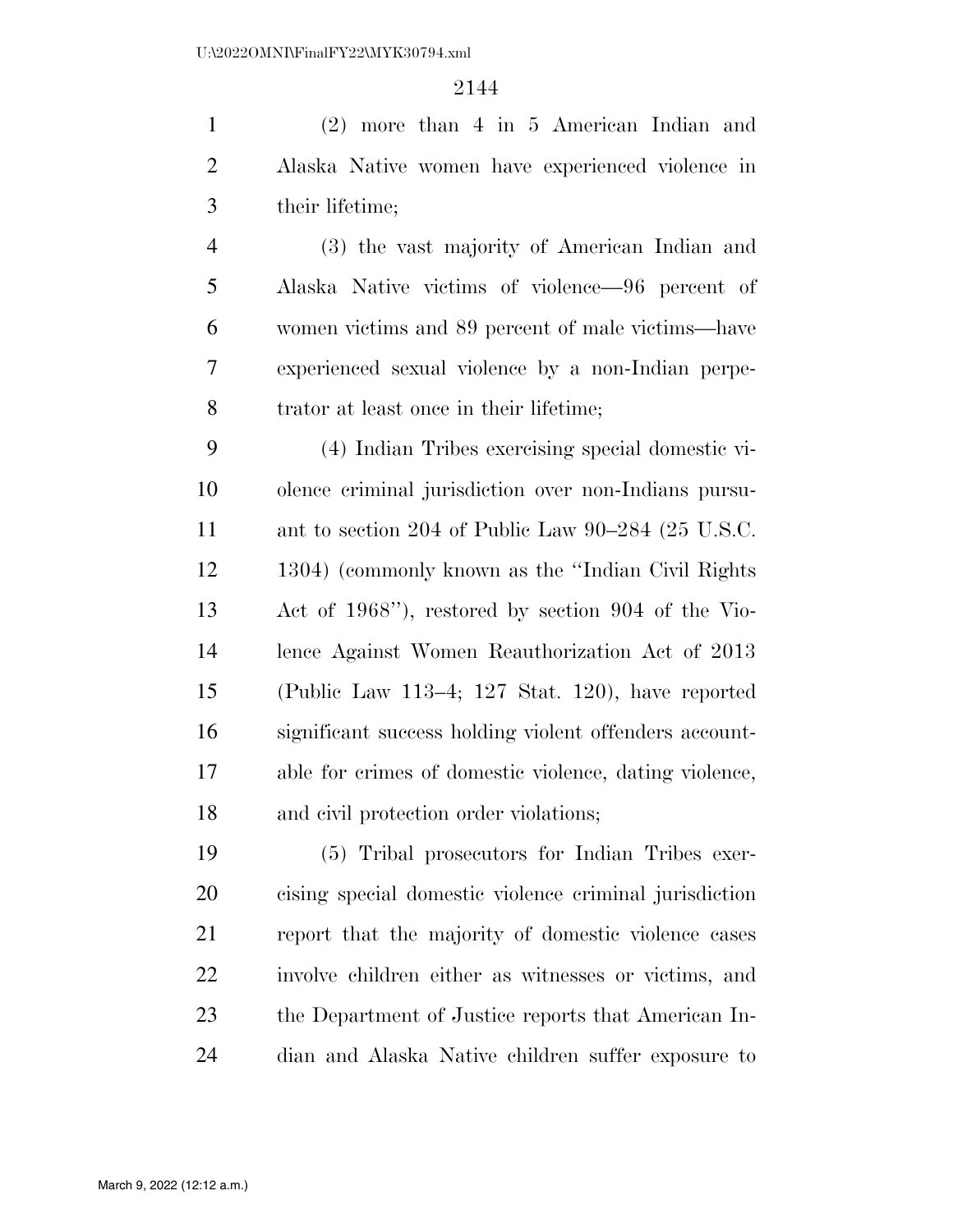| $\mathbf{1}$   | violence at one of the highest rates in the United    |
|----------------|-------------------------------------------------------|
| $\overline{2}$ | States;                                               |
| 3              | $(6)$ childhood exposure to violence can have im-     |
| $\overline{4}$ | mediate and long-term effects, including increased    |
| 5              | rates of altered neurological development, poor phys- |
| 6              | ical and mental health, poor school performance,      |
| 7              | substance abuse, and overrepresentation in the juve-  |
| 8              | nile justice system;                                  |
| 9              | (7) according to the Centers for Disease Con-         |
| 10             | trol and Prevention, homicide is—                     |
| 11             | (A) the third leading cause of death among            |
| 12             | American Indian and Alaska Native women be-           |
| 13             | tween 10 and 24 years of age; and                     |
| 14             | (B) the fifth leading cause of death for              |
| 15             | American Indian and Alaska Native women be-           |
| 16             | tween 25 and 34 years of age;                         |
| 17             | (8) in some areas of the United States, Native        |
| 18             | American women are murdered at rates more than        |
| 19             | 10 times the national average;                        |
| 20             | $(9)$ according to a 2017 report by the Depart-       |
| 21             | ment of Justice, 66 percent of criminal prosecutions  |
| 22             | for crimes in Indian country that United States At-   |
| 23             | torneys declined to prosecute involved assault, mur-  |
| 24             | der, or sexual assault;                               |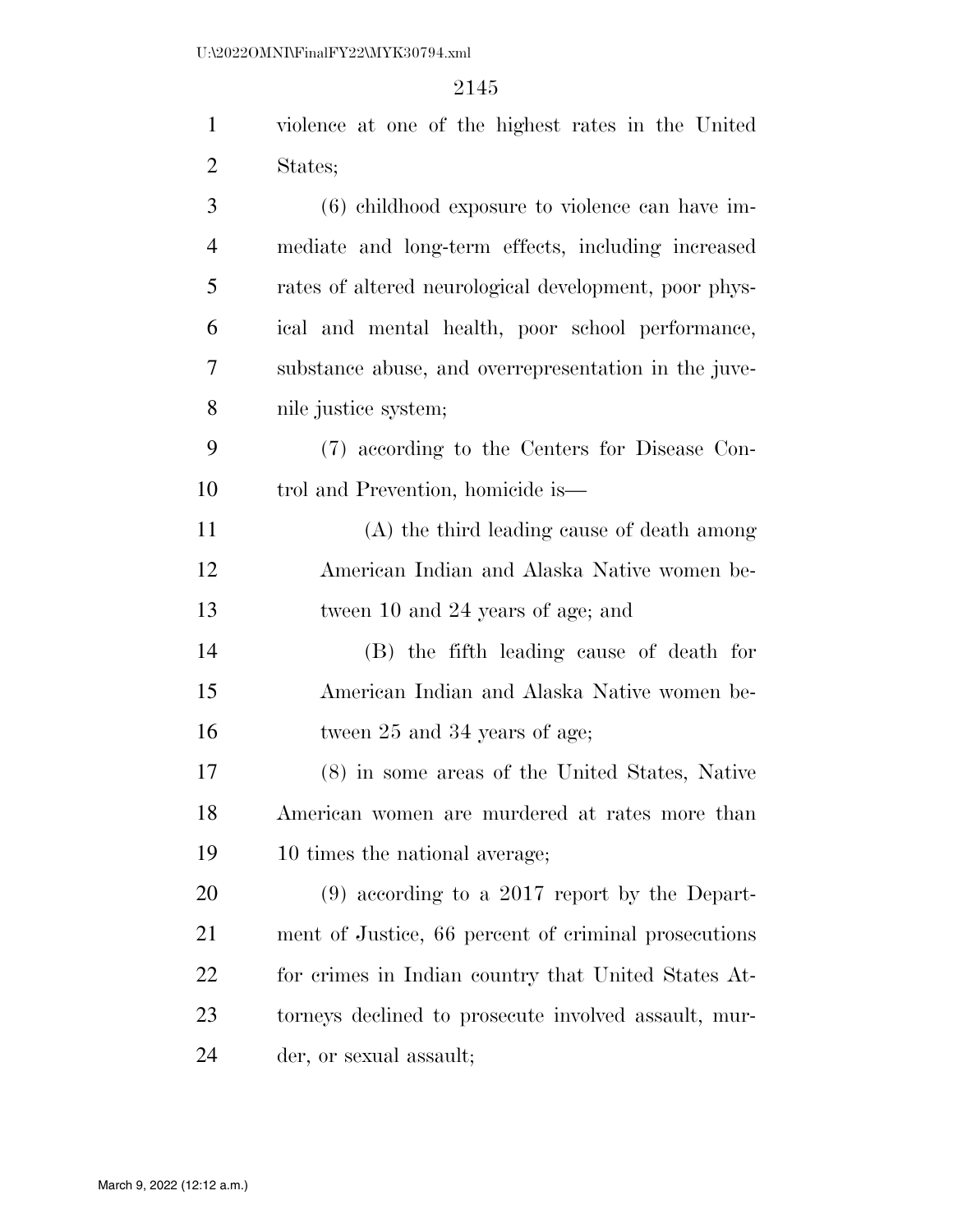| $\mathbf{1}$   | $(10)$ investigation into cases of missing or mur-   |
|----------------|------------------------------------------------------|
| $\overline{2}$ | dered Indigenous women is made difficult for Tribal  |
| 3              | law enforcement agencies due to a lack of resources, |
| $\overline{4}$ | including a lack of—                                 |
| 5              | (A) necessary personnel, training, equip-            |
| 6              | ment, or funding;                                    |
| 7              | (B) interagency cooperation;                         |
| 8              | (C) appropriate laws in place; and                   |
| 9              | (D) access to Federal law enforcement                |
| 10             | databases;                                           |
| 11             | (11) domestic violence calls are among the most      |
| 12             | dangerous calls that law enforcement receives;       |
| 13             | (12) the complicated jurisdictional scheme that      |
| 14             | exists in Indian country—                            |
| 15             | (A) has a significant impact on public safe-         |
| 16             | ty in Indian communities;                            |
| 17             | (B) according to Tribal justice officials,           |
| 18             | has been increasingly exploited by criminals;        |
| 19             | and                                                  |
| 20             | (C) requires a high degree of commitment             |
| 21             | and cooperation among Tribal, Federal, and           |
| 22             | State law enforcement officials;                     |
| 23             | (13) restoring and enhancing Tribal capacity to      |
| 24             | address violence against women provides for greater  |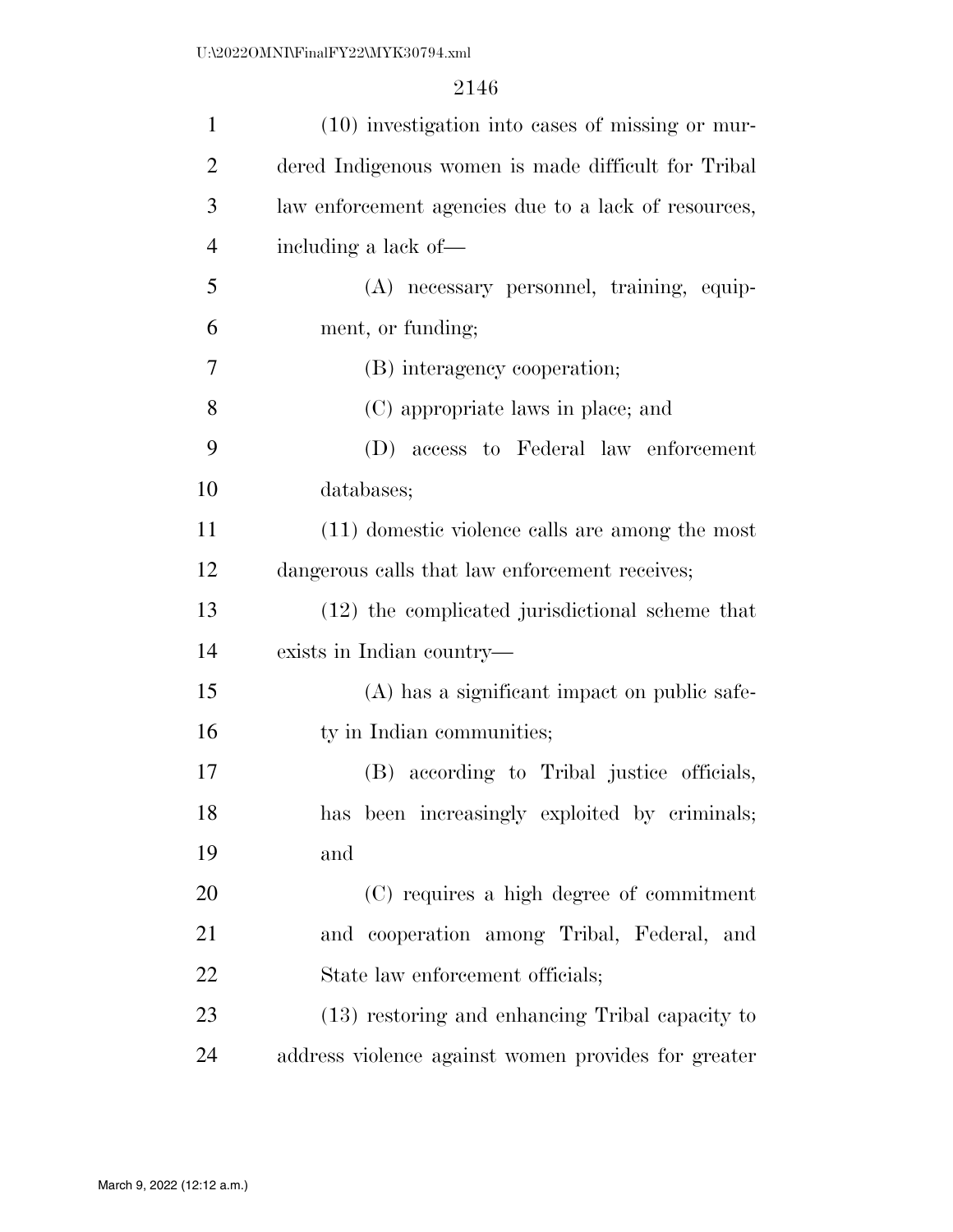local control, safety, accountability, and trans-parency;

 (14) Indian Tribes with restrictive settlement Acts, such as Indian Tribes in the State of Maine, and Indian Tribes located in States with concurrent authority to prosecute crimes in Indian country under the amendments made by the Act of August 15, 1953 (67 Stat. 590, chapter 506), face unique public safety challenges; and

 (15) Native Hawaiians experience a dispropor- tionately high rate of human trafficking, with 64 percent of human trafficking victims in the State of Hawai'i identifying as at least part Native Hawai-ian.

 (b) PURPOSES.—The purposes of this subtitle are— (1) to clarify the responsibilities of Federal, State, Tribal, and local law enforcement agencies with respect to responding to cases of domestic vio- lence, dating violence, stalking, sex trafficking, sex- ual violence, crimes against children, and assault against Tribal law enforcement officers;

 (2) to increase coordination and communication among Federal, State, Tribal, and local law enforce-ment agencies;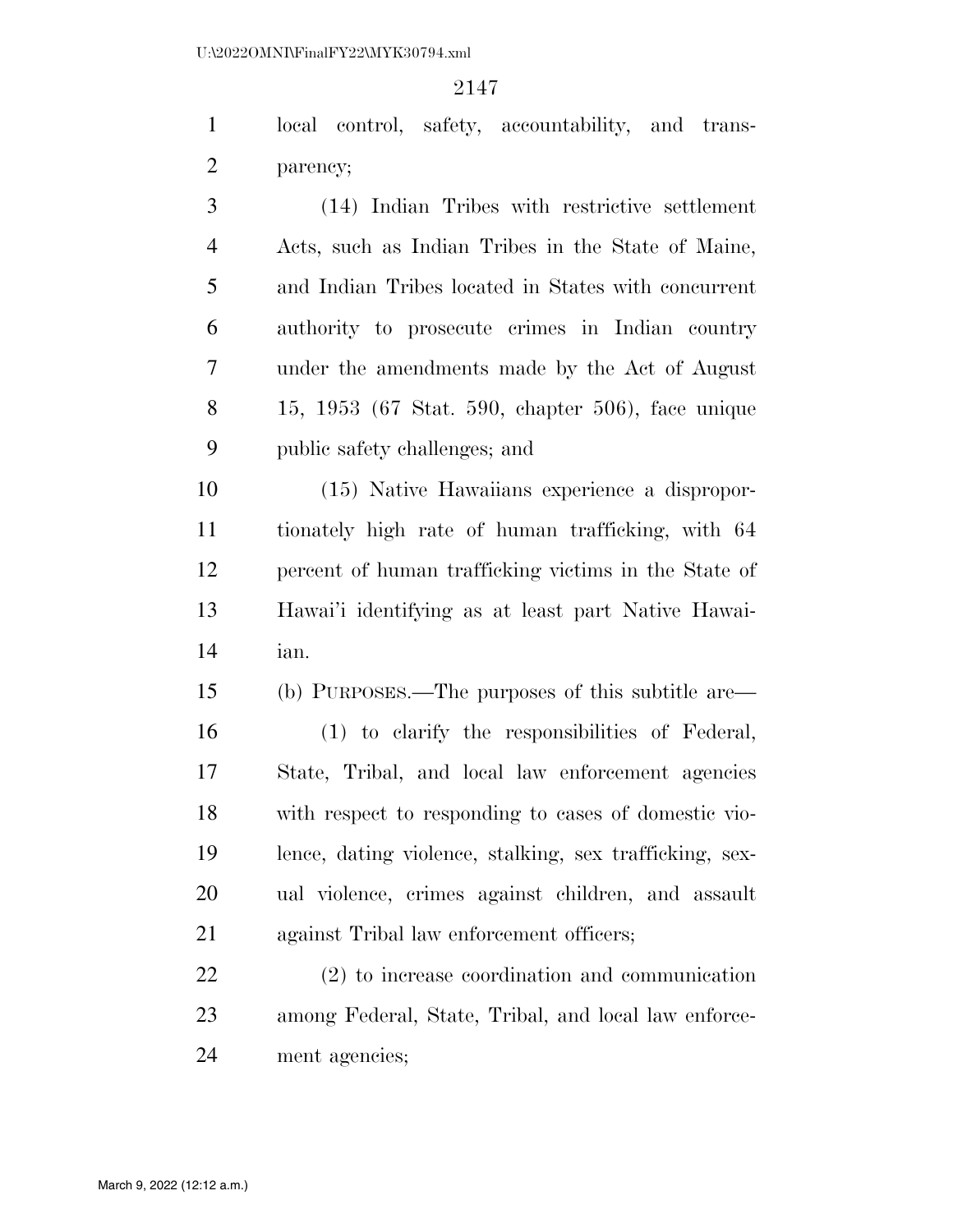(3) to empower Tribal governments and Native American communities, including urban Indian com- munities and Native Hawaiian communities, with the resources and information necessary to effec- tively respond to cases of domestic violence, dating violence, stalking, sex trafficking, sexual violence, and missing or murdered Native Americans; and

 (4) to increase the collection of data related to missing or murdered Native Americans and the sharing of information among Federal, State, Tribal, and local officials responsible for responding to and investigating crimes impacting Indian Tribes and Native American communities, including urban In- dian communities and Native Hawaiian commu- nities, especially crimes relating to cases of missing or murdered Native Americans.

## **SEC. 802. TRIBAL ACCESS PROGRAM.**

 (a) ACCESS TO NATIONAL CRIME INFORMATION DATABASES BY INDIAN TRIBES.—Section 233(b) of the Tribal Law and Order Act of 2010 (34 U.S.C. 41107) is amended—

 (1) by striking paragraph (1) and inserting the following:

24 ''(1) IN GENERAL.—The Attorney General shall ensure that—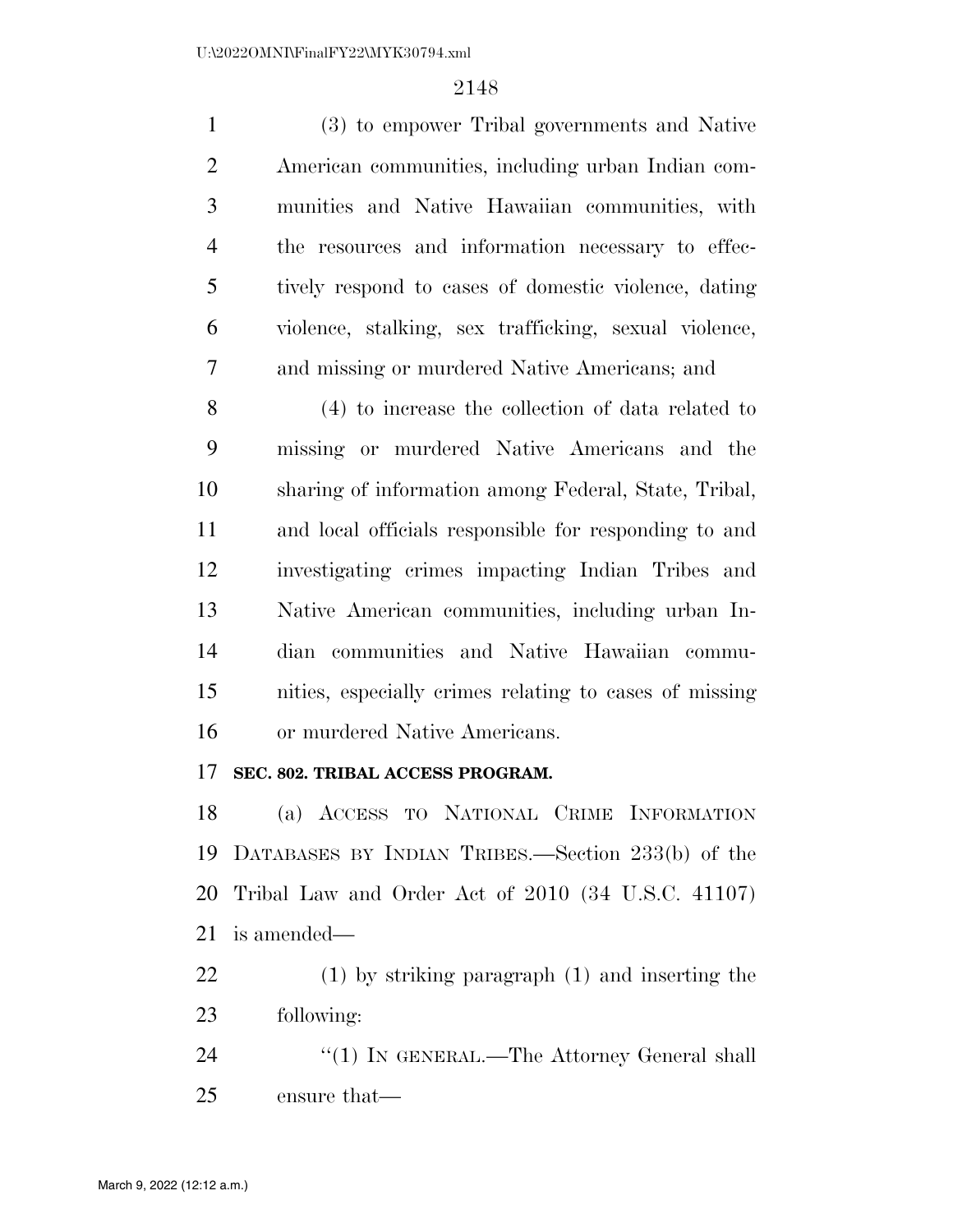| 1                        | $\lq\lq$ tribal law enforcement officials that  |
|--------------------------|-------------------------------------------------|
| 2                        | meet applicable Federal or State requirements   |
| 3                        | shall be permitted access to national crime in- |
| $\overline{4}$           | formation databases; and                        |
| 5                        | $\lq\lq$ b technical assistance and training is |
| 6                        | provided to Bureau of Indian Affairs and tribal |
| $\overline{\mathcal{I}}$ | law enforcement agencies to gain access to, and |
| 8                        | the ability to use and input information into,  |
| 9                        | the National Crime Information Center and       |
| 10                       | other national crime information databases pur- |
| 11                       | suant to section 534 of title 28, United States |

Code.''; and

ing appropriately;

 (2) in paragraph (3), by striking ''with criminal jurisdiction over Indian country''.

 (b) ACQUISITION, PRESERVATION, AND EXCHANGE OF IDENTIFICATION RECORDS AND INFORMATION.—Sec- tion 534(d) of title 28, United States Code, is amended— (1) by redesignating paragraphs (1) and (2) as subparagraphs (A) and (B), respectively, and indent-

 (2) in the matter preceding subparagraph (A) (as so redesignated) by striking ''The Attorney Gen-eral'' and inserting the following:

24 "(1) IN GENERAL.—The Attorney General"; and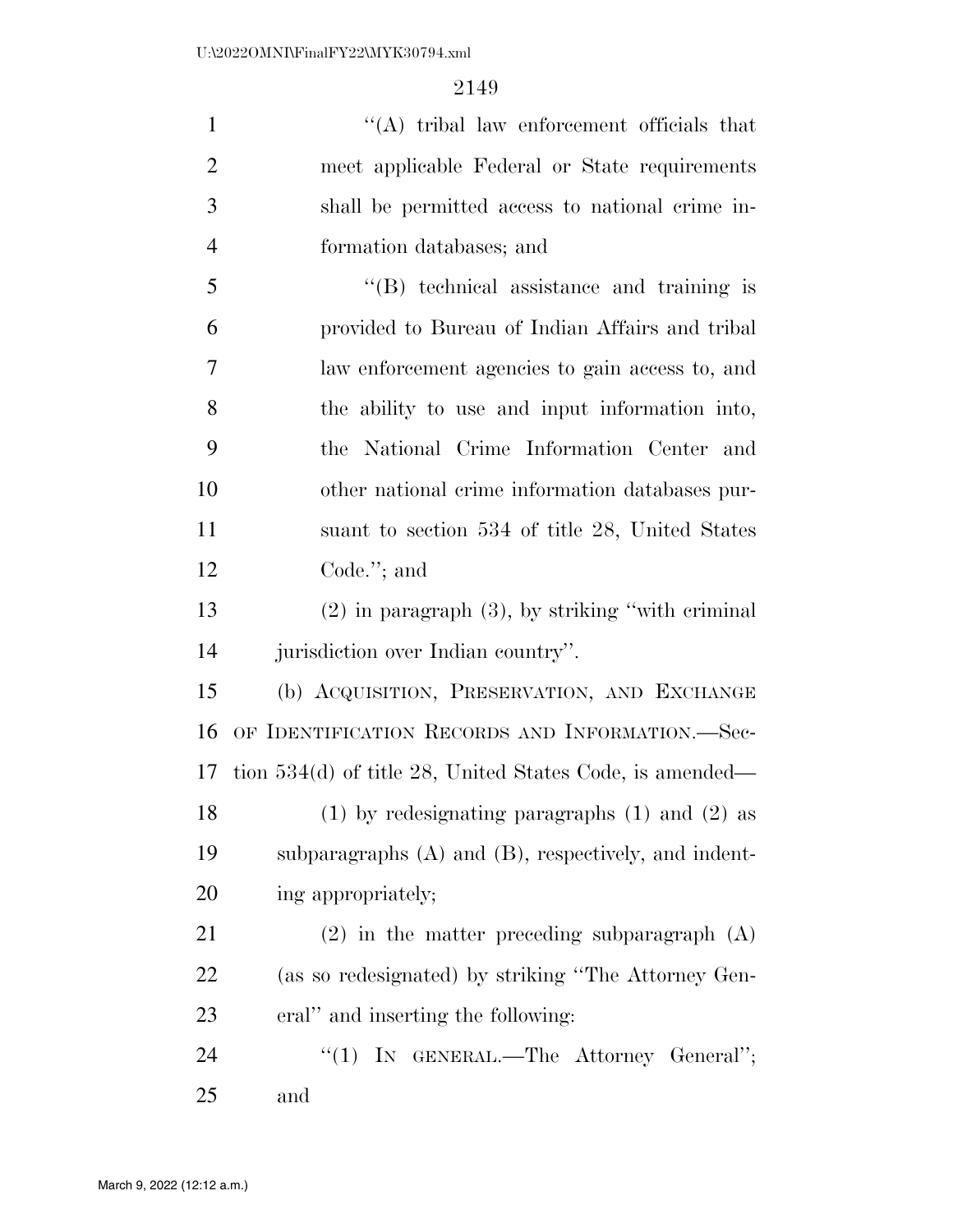| $\mathbf{1}$   | (3) by adding at the end the following:                |
|----------------|--------------------------------------------------------|
| $\overline{2}$ | $``(2)$ TRIBAL ACCESS PROGRAM.—                        |
| 3              | "(A) IN GENERAL.—The Attorney General                  |
| $\overline{4}$ | shall establish a program, to be known as the          |
| 5              | Tribal Access Program', to enhance the ability         |
| 6              | of tribal governments and their authorized             |
| $\overline{7}$ | agencies to access, enter information into, and        |
| 8              | obtain information from national criminal infor-       |
| 9              | mation databases under this section.                   |
| 10             | "(B) AUTHORIZATION OF APPROPRIA-                       |
| 11             | TIONS.—There is authorized to be appropriated          |
| 12             | to carry out the Tribal Access Program under           |
| 13             | subparagraph $(A)$ \$6,000,000 for each of fiscal      |
| 14             | years 2023 through 2027, to remain available           |
| 15             | until expended.                                        |
| 16             | "(3) INFORMATION SHARING. To the extent                |
| 17             | otherwise permitted by law, any report issued as a     |
| 18             | result of the analysis of information entered into na- |
| 19             | tional criminal information databases or obtained      |
| 20             | from Federal criminal databases shall be shared        |
| 21             | with each Indian tribe of jurisdiction, including In-  |
| 22             | dian tribes located in the State of Maine.".           |
| 23             | (c) IDENTIFICATION RECORDS.—The second para-           |
| 24             | graph of the matter under the heading "SALARIES AND    |

EXPENSES'' under the heading ''FEDERAL BUREAU OF IN-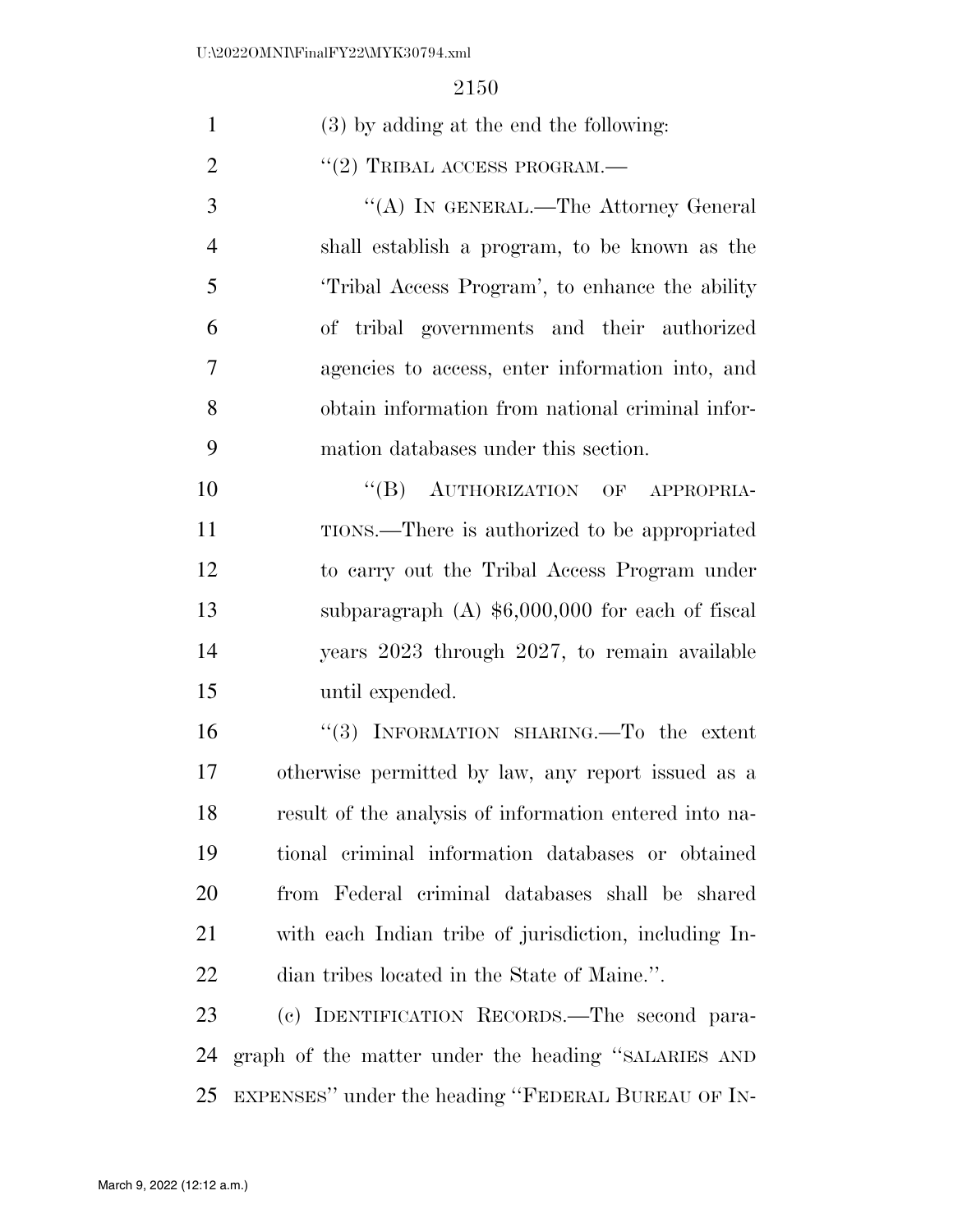|                | 1 VESTIGATION" of the Department of Justice Appropria-  |
|----------------|---------------------------------------------------------|
| 2              | tion Act, 1973 $(34 \text{ U.S.C. } 41101)$ is amended— |
| 3              | $(1)$ by inserting "or Tribal" after "if authorized     |
| $\overline{4}$ | by State"; and                                          |
| 5              | (2) by inserting ", Tribal," before "and local          |
| 6              | governments".                                           |
| 7              | SEC. 803. BUREAU OF PRISONS TRIBAL PRISONER PRO-        |
| 8              | GRAM.                                                   |
| 9              | Section $234(c)$ of the Tribal Law and Order Act of     |
| 10             | 2010 (25 U.S.C. 1302 note; Public Law 111–211) is       |
| 11             | amended—                                                |
| 12             | $(1)$ in the subsection heading, by striking            |
| 13             | "PILOT";                                                |
| 14             | $(2)$ by striking "pilot" each place it appears;        |
| 15             | $(3)$ in paragraph $(1)$ , by striking "Not later       |
| 16             | than 120 days after the date of enactment of this       |
| 17             | title" and inserting "Not later than 120 days after     |
| 18             | the date of enactment of the Violence Against           |
| 19             | Women Act Reauthorization Act of 2022";                 |
| 20             | $(4)$ in paragraph $(2)(B)$ , by striking "2 or more    |
| 21             | years" and inserting "1 or more years"; and             |
| 22             | $(5)$ by striking paragraphs $(5)$ and $(6)$ .          |
|                |                                                         |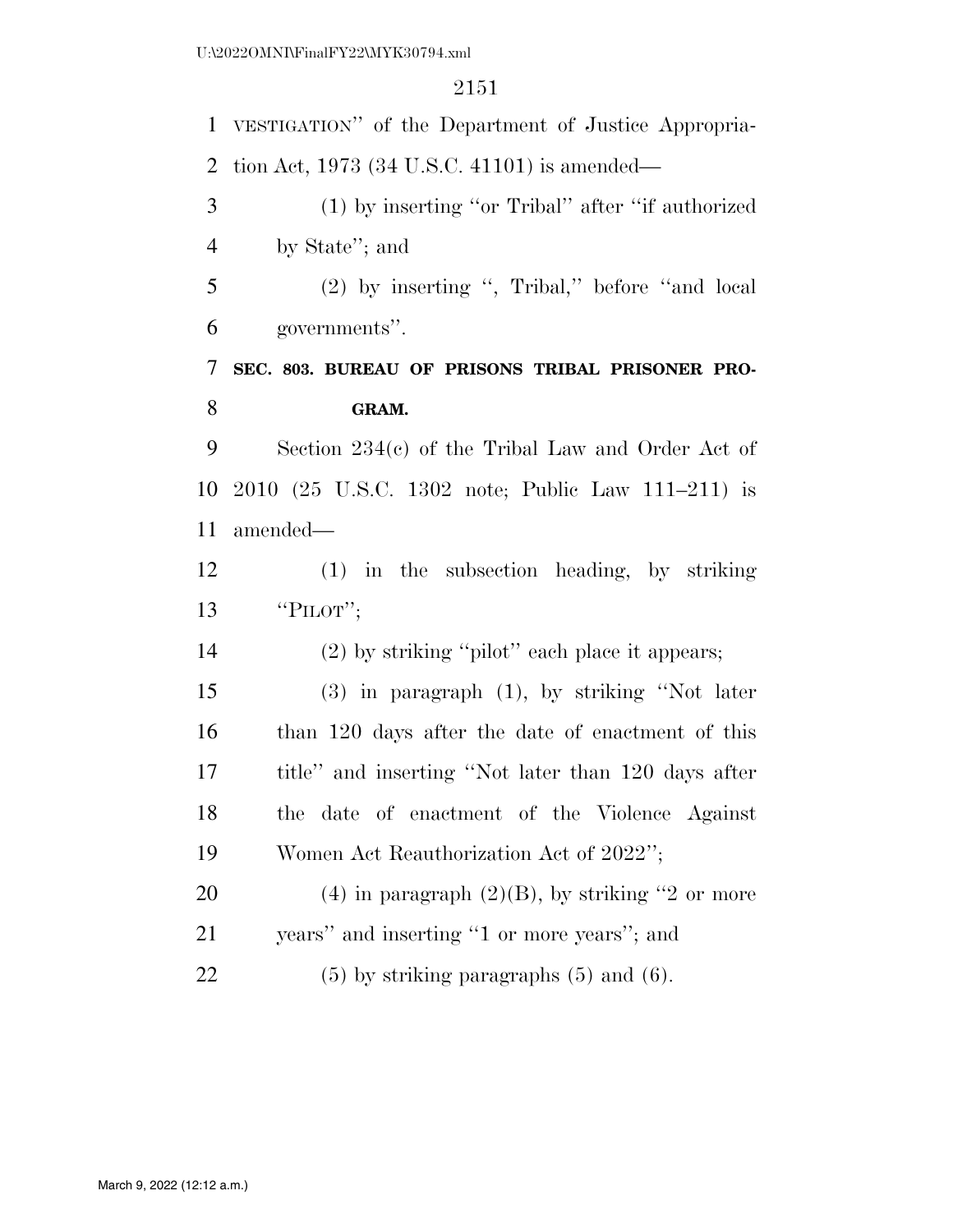| 1              | SEC. 804. TRIBAL JURISDICTION OVER COVERED CRIMES.              |
|----------------|-----------------------------------------------------------------|
| $\overline{2}$ | Section 204 of Public Law 90-284 (25 U.S.C. 1304)               |
| 3              | (commonly known as the "Indian Civil Rights Act of              |
| $\overline{4}$ | $1968"$ ) is amended—                                           |
| 5              | $(1)$ in the section heading, by striking                       |
| 6              | "CRIMES OF DOMESTIC VIOLENCE" and insert-                       |
| 7              | ing "COVERED CRIMES";                                           |
| 8              | (2) by striking "special domestic violence crimi-               |
| 9              | nal jurisdiction" each place it appears and inserting           |
| 10             | "special Tribal criminal jurisdiction";                         |
| 11             | $(3)$ in subsection $(a)$ —                                     |
| 12             | (A) by redesignating paragraphs $(1)$ , $(2)$ ,                 |
| 13             | $(3)$ , $(4)$ , $(5)$ , $(6)$ , and $(7)$ as paragraphs $(6)$ , |
| 14             | $(7), (8), (10), (11), (14), and (15), respectively;$           |
| 15             | (B) by inserting before paragraph (6) (as                       |
| 16             | so redesignated) the following:                                 |
| 17             | ``(1)<br>ASSAULT OF<br>TRIBAL JUSTICE<br>PER-                   |
| 18             | SONNEL.-The term 'assault of Tribal justice per-                |
| 19             | sonnel' means any violation of the criminal law of              |
| <b>20</b>      | the Indian tribe that has jurisdiction over the Indian          |
| 21             | country where the violation occurs that involves the            |
| 22             | use, attempted use, or threatened use of physical               |
| 23             | force against an individual authorized to act for, or           |
| 24             | on behalf of, that Indian tribe or serving that Indian          |
| 25             | tribe during, or because of, the performance or du-             |
| 26             | ties of that individual in—                                     |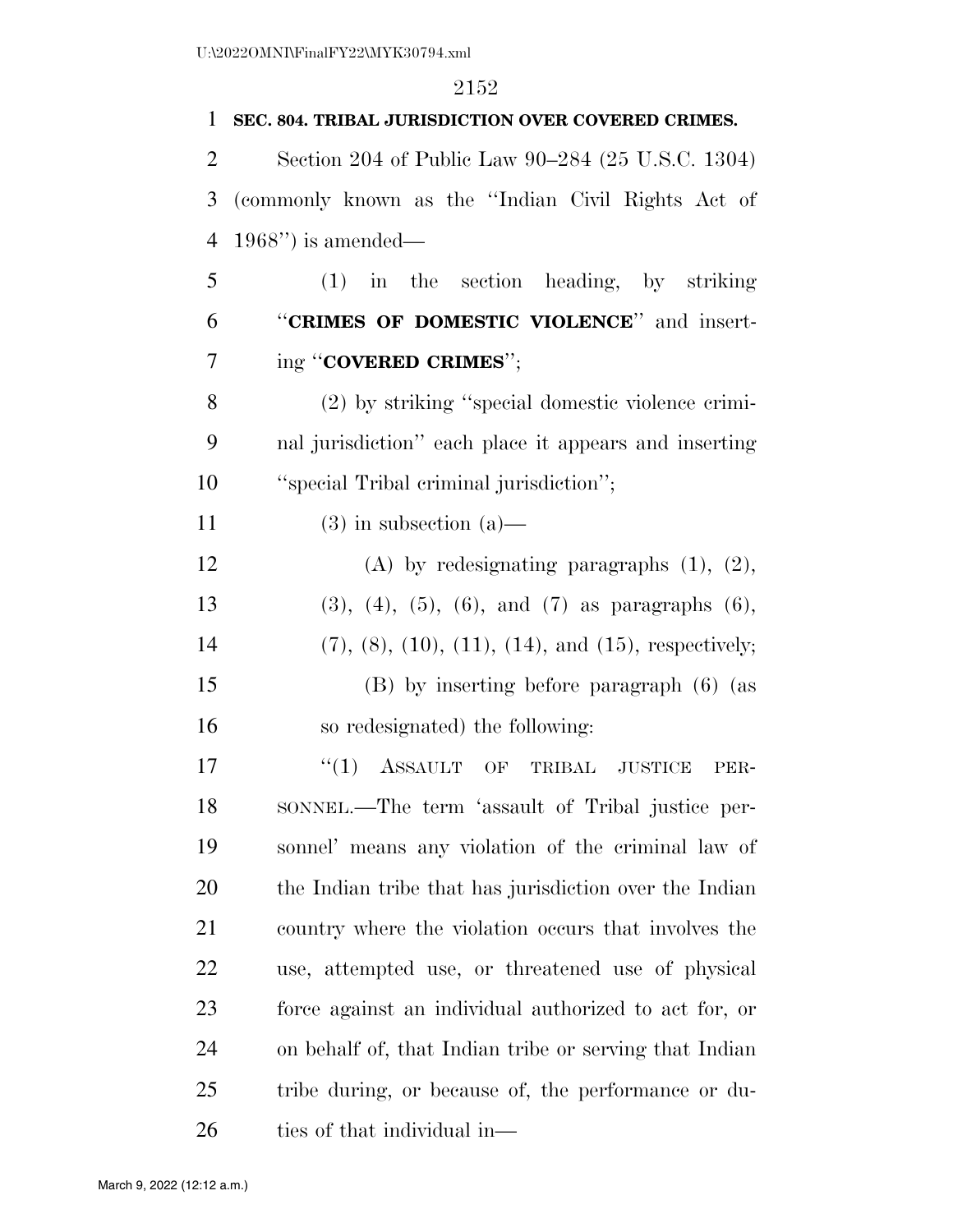| $\mathbf{1}$   | "(A) preventing, detecting, investigating,             |
|----------------|--------------------------------------------------------|
| $\overline{2}$ | making arrests relating to, making apprehen-           |
| 3              | sions for, or prosecuting a covered crime;             |
| $\overline{4}$ | "(B) adjudicating, participating in the ad-            |
| 5              | judication of, or supporting the adjudication of       |
| 6              | a covered crime;                                       |
| 7              | $\lq\lq$ detaining, providing supervision for,         |
| 8              | or providing services for persons charged with         |
| 9              | a covered crime; or                                    |
| 10             | "(D) incarcerating, supervising, providing             |
| 11             | treatment for, providing rehabilitation services       |
| 12             | for, or providing reentry services for persons         |
| 13             | convicted of a covered crime.                          |
| 14             | "(2) CHILD.—The term 'child' means a person            |
| 15             | who has not attained the lesser of—                    |
| 16             | "(A) the age of 18; and                                |
| 17             | $\lq\lq(B)$ except in the case of sexual abuse,        |
| 18             | the age specified by the criminal law of the In-       |
| 19             | dian tribe that has jurisdiction over the Indian       |
| 20             | country where the violation occurs.                    |
| 21             | "(3) CHILD VIOLENCE.—The term 'child vio-              |
| 22             | lence' means the use, threatened use, or attempted     |
| 23             | use of violence against a child proscribed by the      |
| 24             | criminal law of the Indian tribe that has jurisdiction |
| 25             | over the Indian country where the violation occurs.    |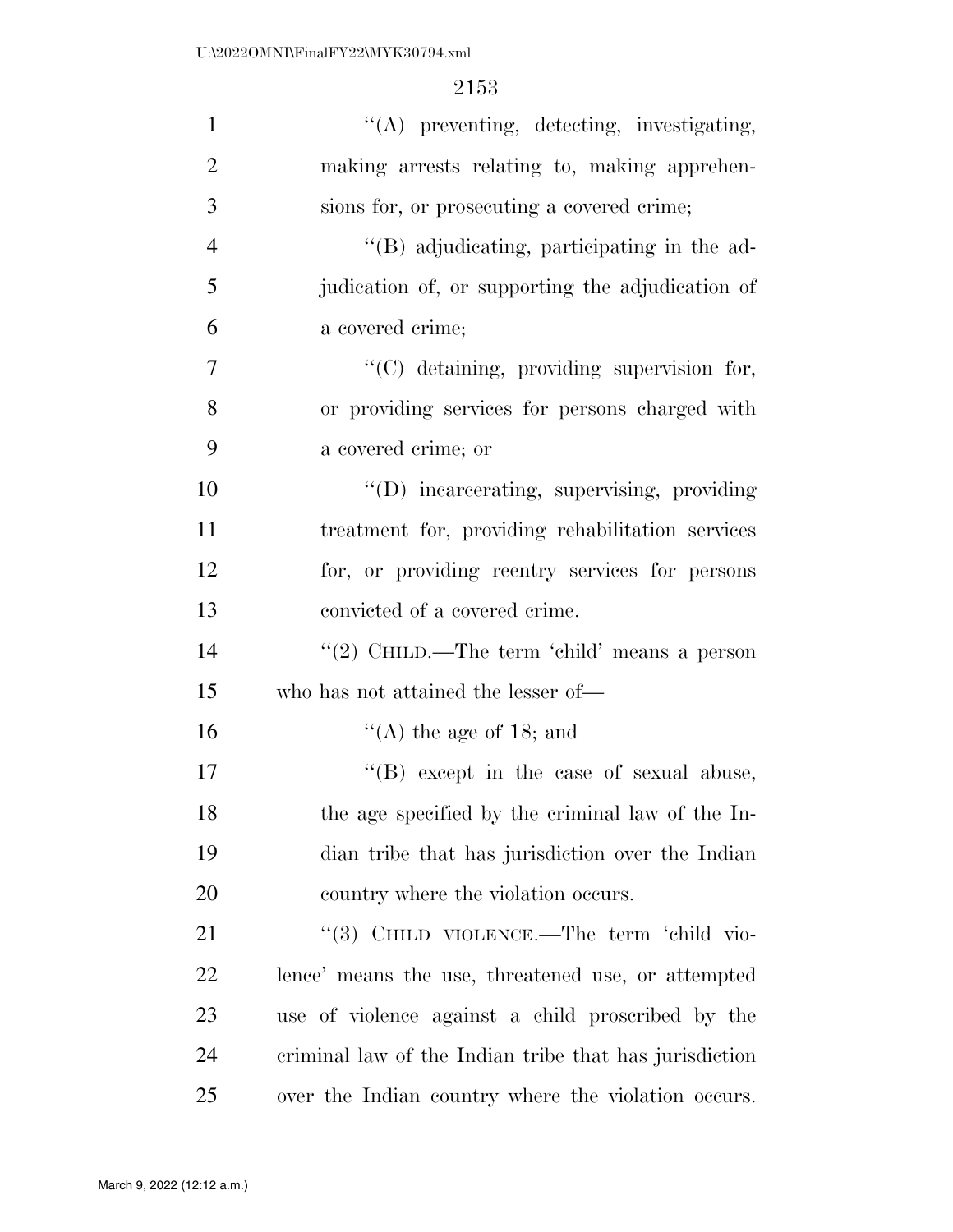| $\mathbf{1}$   | "(4) COERCION; COMMERCIAL SEX ACT.—The                 |
|----------------|--------------------------------------------------------|
| $\overline{2}$ | terms 'coercion' and 'commercial sex act' have the     |
| 3              | meanings given the terms in section $1591(e)$ of title |
| $\overline{4}$ | 18, United States Code.                                |
| 5              | $``(5)$ COVERED CRIME.—The term 'covered               |
| 6              | crime' means—                                          |
| $\tau$         | $\lq\lq$ assault of Tribal justice personnel;          |
| 8              | $\lq\lq$ (B) child violence;                           |
| 9              | $\lq\lq$ (C) dating violence;                          |
| 10             | $\lq\lq$ (D) domestic violence;                        |
| 11             | $\lq\lq(E)$ obstruction of justice;                    |
| 12             | $\lq\lq(F)$ sexual violence;                           |
| 13             | $\lq\lq(G)$ sex trafficking;                           |
| 14             | $\lq\lq(H)$ stalking; and                              |
| 15             | $\lq\lq$ a violation of a protection order.";          |
| 16             | $(C)$ in paragraph $(6)$ (as so redesignated),         |
| 17             | by striking "violence committed" and inserting         |
| 18             | any violation of the criminal law of the Indian        |
| 19             | tribe that has jurisdiction over the Indian coun-      |
| 20             | try where the violation occurs that is com-            |
| 21             | mitted";                                               |
| 22             | (D) by striking paragraph $(7)$ (as so redes-          |
| 23             | ignated) and inserting the following:                  |
| 24             | "(7) DOMESTIC VIOLENCE.—The term 'domes-               |
| 25             | tic violence' means any violation of the criminal law  |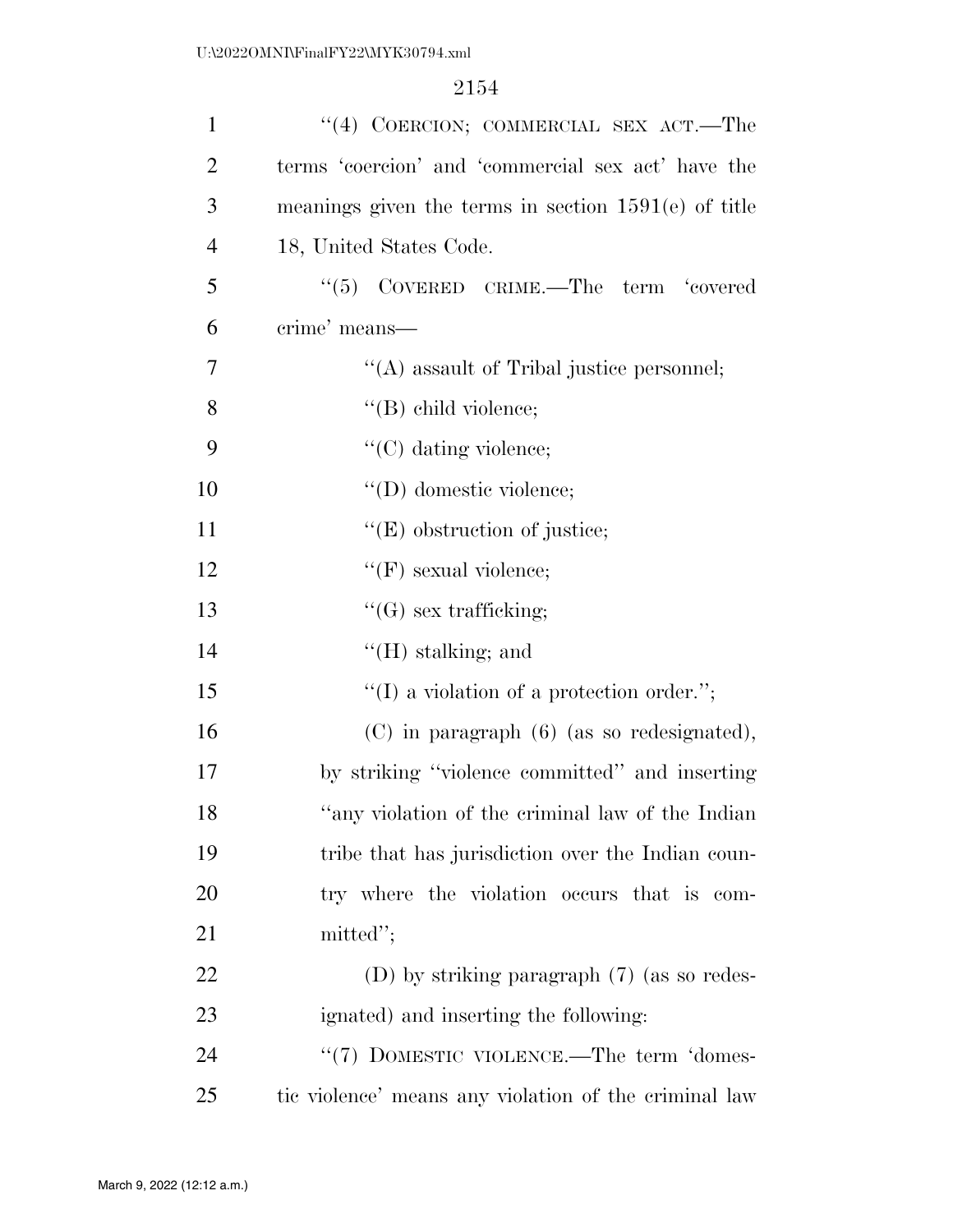| $\mathbf{1}$   | of the Indian tribe that has jurisdiction over the In- |
|----------------|--------------------------------------------------------|
| $\overline{2}$ | dian country where the violation occurs that is com-   |
| 3              | mitted by—                                             |
| $\overline{4}$ | $\lq\lq$ a current or former spouse or inti-           |
| 5              | mate partner of the victim;                            |
| 6              | $\lq\lq (B)$ a person with whom the victim shares      |
| $\overline{7}$ | a child in common;                                     |
| 8              | $\lq\lq$ (C) a person who is cohabitating with or      |
| 9              | who has cohabitated with the victim as a spouse        |
| 10             | or intimate partner; or                                |
| 11             | "(D) a person similarly situated to a                  |
| 12             | spouse of the victim under the domestic- or            |
| 13             | family-violence laws of the Indian tribe that has      |
| 14             | jurisdiction over the Indian country where the         |
| 15             | violation occurs.";                                    |
| 16             | $(E)$ by inserting after paragraph $(8)$ (as so        |
| 17             | redesignated) the following:                           |
| 18             | "(9) OBSTRUCTION OF JUSTICE.—The term                  |
| 19             | 'obstruction of justice' means any violation of the    |
| 20             | criminal law of the Indian tribe that has jurisdiction |
| 21             | over the Indian country where the violation occurs     |
| 22             | that involves interfering with the administration or   |
| 23             | due process of the laws of the Indian tribe, including |
| 24             | any Tribal criminal proceeding or investigation of a   |
| 25             | $\text{ crime.}";$                                     |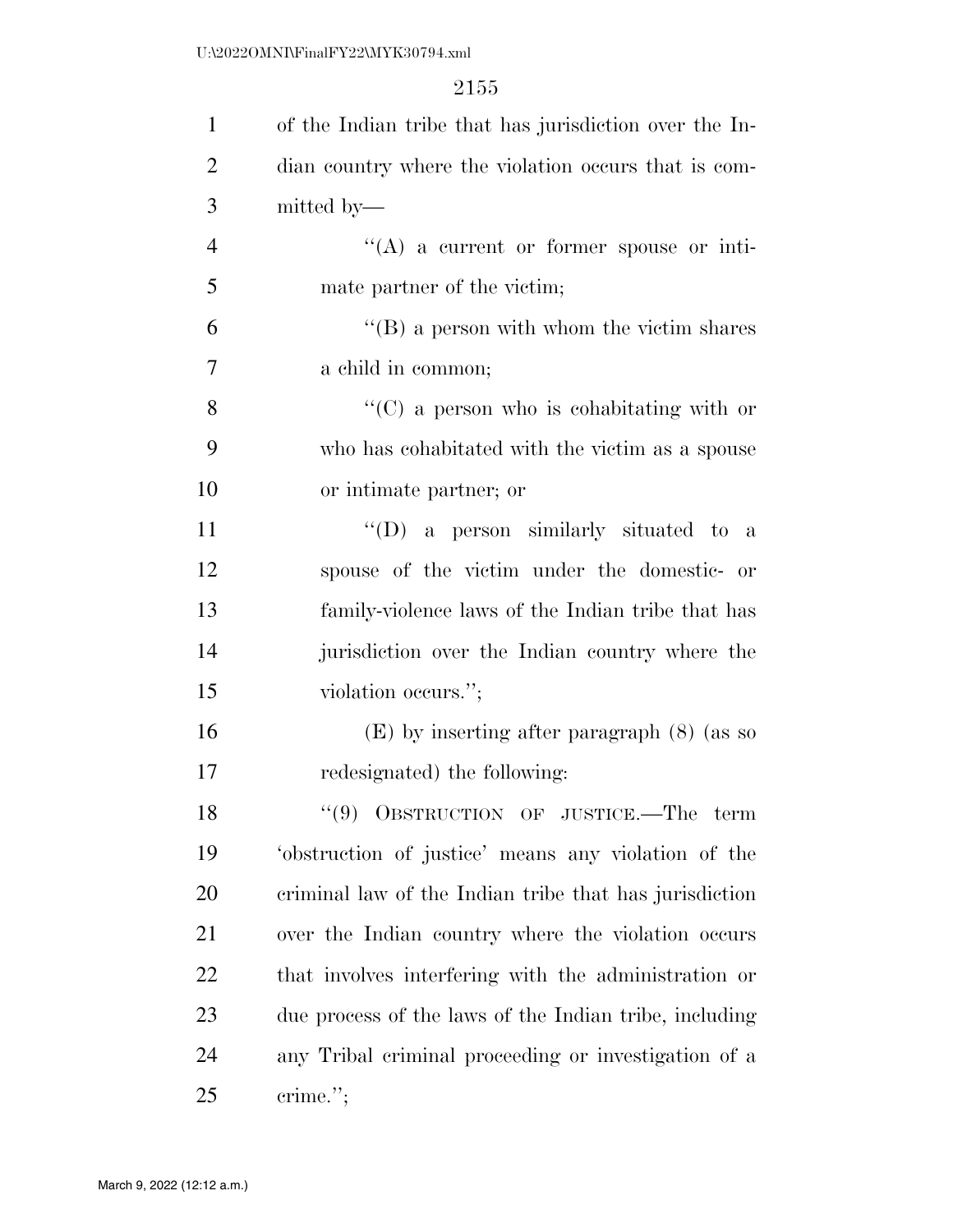| $\mathbf{1}$   | $(F)$ by inserting after paragraph $(11)$ (as          |
|----------------|--------------------------------------------------------|
| $\overline{2}$ | so redesignated) the following:                        |
| 3              | " $(12)$ SEX TRAFFICKING.—The term 'sex traf-          |
| $\overline{4}$ | ficking' means conduct within the meaning of sec-      |
| 5              | tion $1591(a)$ of title 18, United States Code.        |
| 6              | "(13) SEXUAL VIOLENCE.—The term 'sexual vi-            |
| 7              | olence' means any nonconsensual sexual act or con-     |
| 8              | tact proscribed by the criminal law of the Indian      |
| 9              | tribe that has jurisdiction over the Indian country    |
| 10             | where the violation occurs, including in any case in   |
| 11             | which the victim lacks the capacity to consent to the  |
| 12             | $\text{act.}$ ";                                       |
| 13             | $(G)$ in paragraph $(14)$ (as so redesig-              |
| 14             | nated), in the paragraph heading, by striking          |
|                |                                                        |
| 15             | "SPECIAL DOMESTIC VIOLENCE CRIMINAL JU-                |
| 16             | RISDICTION" and inserting "SPECIAL TRIBAL              |
| 17             | CRIMINAL JURISDICTION"; and                            |
| 18             | (H) by adding at the end the following:                |
| 19             | "(16) STALKING.—The term 'stalking' means              |
| 20             | engaging in a course of conduct directed at a spe-     |
| 21             | cific person proscribed by the criminal law of the In- |
| 22             | dian tribe that has jurisdiction over the Indian coun- |
| 23             | try where the violation occurs that would cause a      |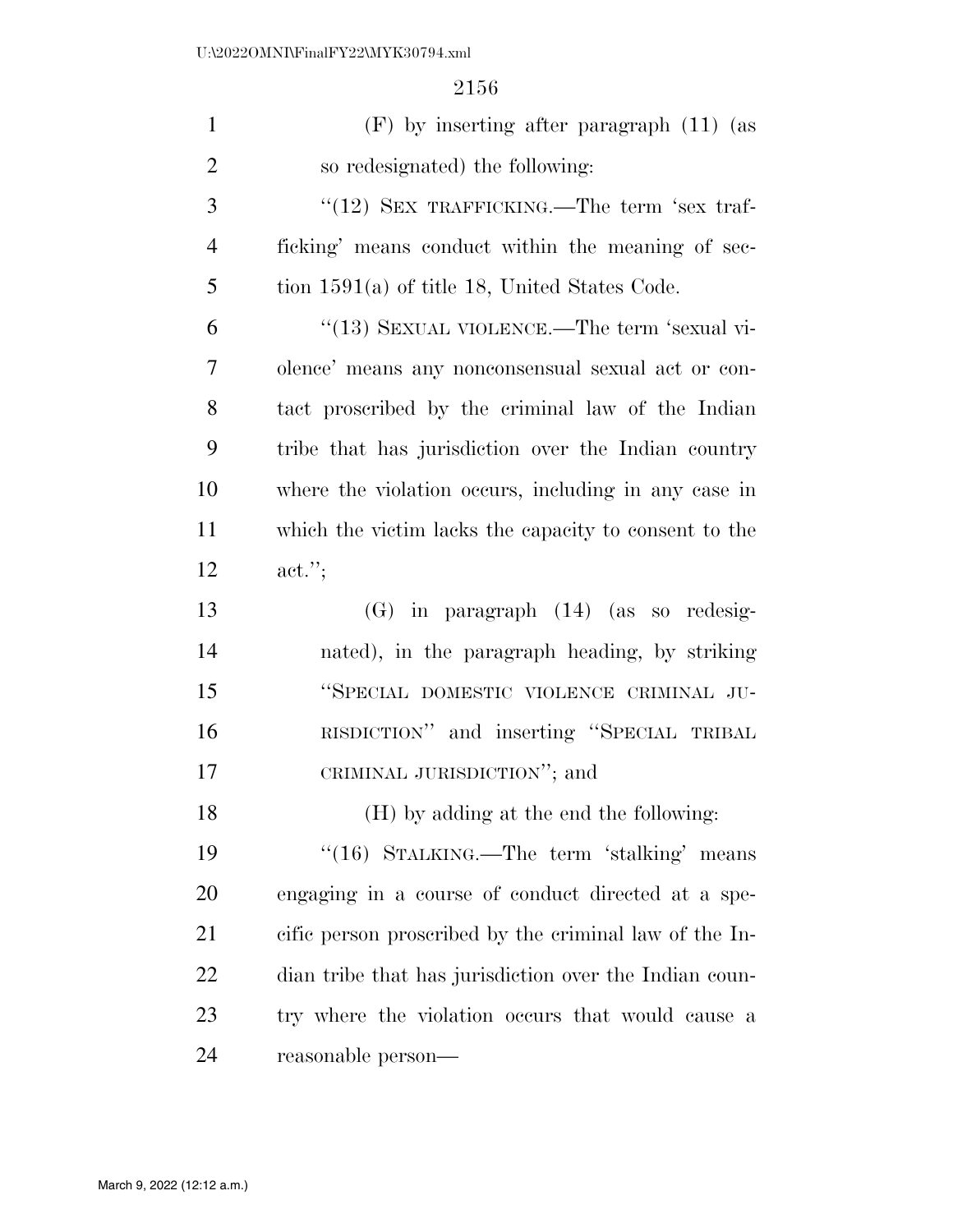| $\mathbf{1}$   | "(A) to fear for the person's safety or the         |
|----------------|-----------------------------------------------------|
| $\overline{2}$ | safety of others; or                                |
| 3              | $\lq\lq (B)$ to suffer substantial emotional dis-   |
| $\overline{4}$ | tress.                                              |
| 5              | "(17) VIOLATION OF A PROTECTION ORDER.-             |
| 6              | The term 'violation of a protection order' means an |
| 7              | act that—                                           |
| 8              | "(A) occurs in the Indian country of a par-         |
| 9              | ticipating tribe; and                               |
| 10             | $\lq\lq(B)$ violates a provision of a protection    |
| 11             | order that—                                         |
| 12             | "(i) prohibits or provides protection               |
| 13             | against violent or threatening acts or har-         |
| 14             | assment against, sexual violence against,           |
| 15             | contact or communication with, or physical          |
| 16             | proximity to, another person;                       |
| 17             | "(ii) was issued against the defend-                |
| 18             | ant;                                                |
| 19             | "(iii) is enforceable by the partici-               |
| 20             | pating tribe; and                                   |
| 21             | $``(iv)$ is consistent with<br>section              |
| 22             | $2265(b)$ of title 18, United States Code.";        |
| 23             | $(4)$ in subsection (b)(1), by inserting after "the |
| 24             | powers of self-government of a participating tribe" |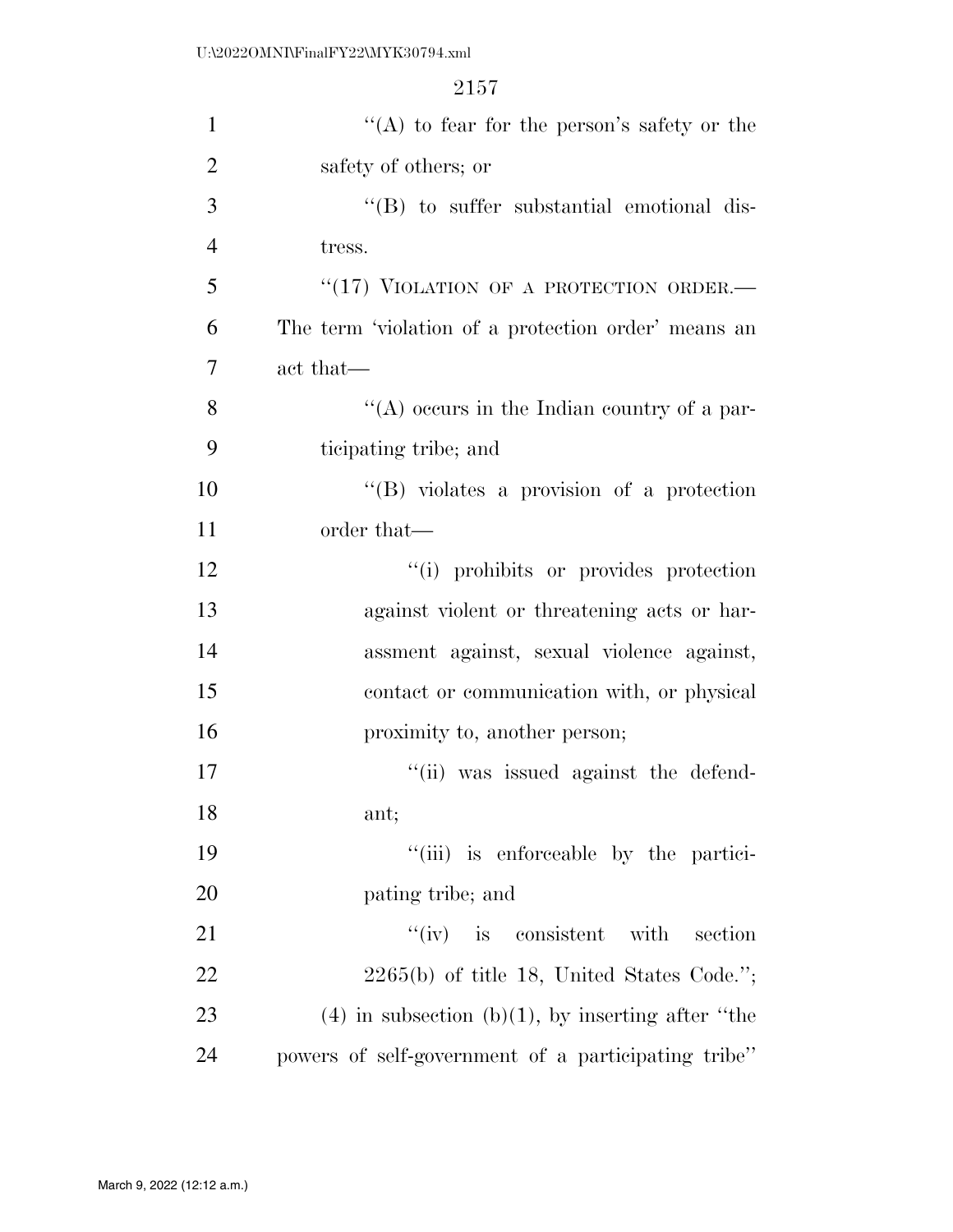| $\mathbf{1}$   | the following: ", including any participating tribes in |
|----------------|---------------------------------------------------------|
| $\overline{2}$ | the State of Maine,";                                   |
| 3              | $(5)$ in subsection $(b)(4)$ —                          |
| $\overline{4}$ | $(A)$ in the paragraph heading, by striking             |
| 5              | "EXCEPTIONS" and inserting "EXCEPTION IF                |
| 6              | VICTIM AND DEFENDANT ARE BOTH NON-INDI-                 |
| 7              | $ANS''$ ;                                               |
| 8              | (B) in subparagraph $(A)(i)$ , by inserting ",          |
| 9              | other than obstruction of justice or assault of         |
| 10             | Tribal justice personnel," after "over an alleged       |
| 11             | offense";                                               |
| 12             | $(C)$ by striking subparagraph $(B)$ ;                  |
| 13             | (D) in subparagraph $(A)$ —                             |
| 14             | (i) by striking the subparagraph des-                   |
| 15             | ignation and heading and all that follows               |
| 16             | through "A participating" in clause (i) and             |
| 17             | inserting the following:                                |
| 18             | "(A) IN GENERAL.—A participating"; and                  |
| 19             | (ii) by redesignating clause (ii) as                    |
| 20             | subparagraph (B) and indenting appro-                   |
| 21             | priately; and                                           |
| 22             | (E) in subparagraph (B) (as so redesig-                 |
| 23             | nated), by striking "subparagraph" and insert-          |
| 24             | ing "paragraph";                                        |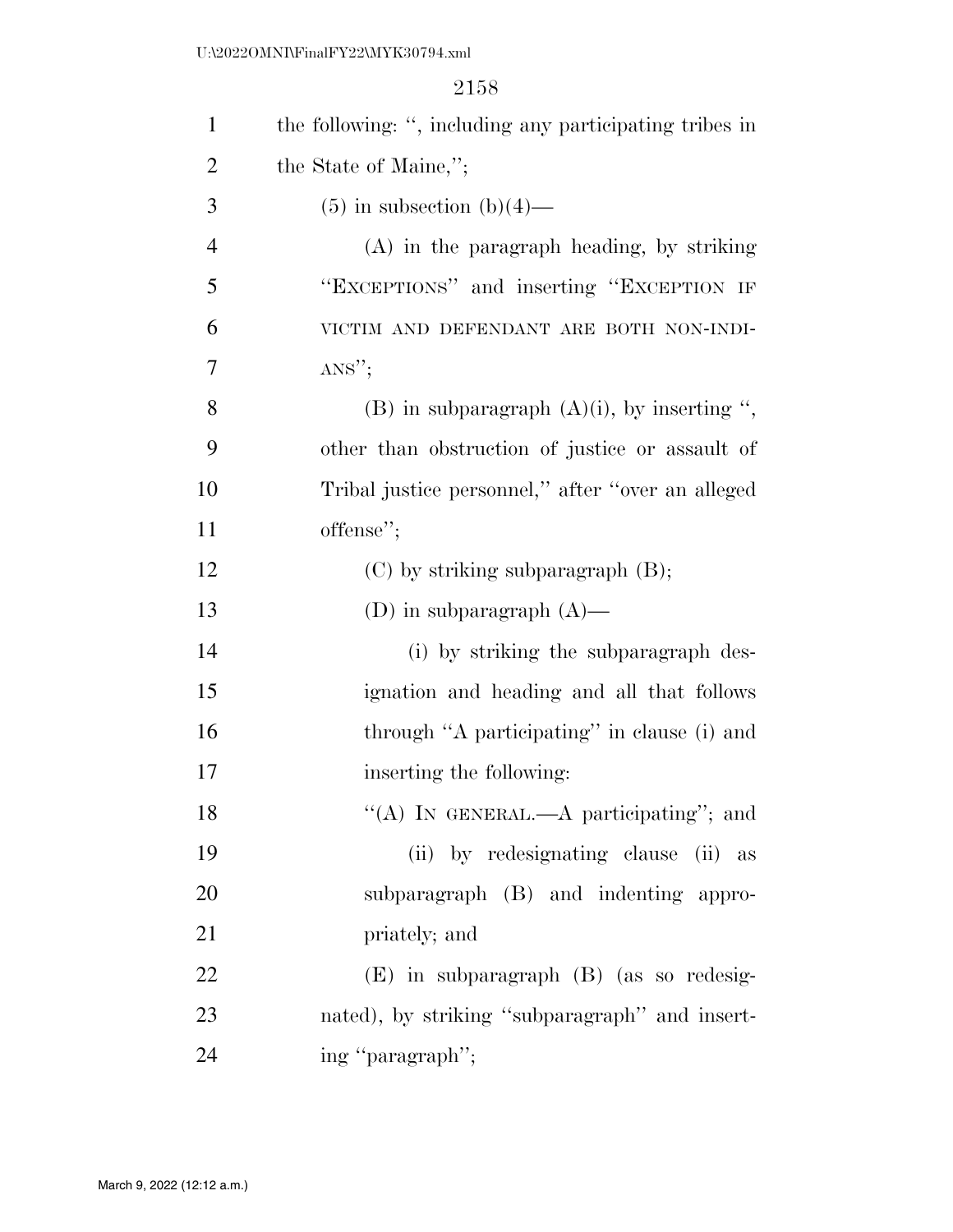| $\mathbf{1}$   | $(6)$ by striking subsection $(c)$ and inserting the         |
|----------------|--------------------------------------------------------------|
| $\overline{2}$ | following:                                                   |
| 3              | "(c) CRIMINAL CONDUCT.—A participating tribe may             |
| $\overline{4}$ | exercise special Tribal criminal jurisdiction over a defend- |
| 5              | ant for a covered crime that occurs in the Indian country    |
| 6              | of the participating tribe.";                                |
| 7              | $(7)$ in subsection (e), by striking paragraph $(3)$ ;       |
| 8              | and                                                          |
| 9              | $(8)$ by striking subsections $(f)$ , $(g)$ , and $(h)$ and  |
| 10             | inserting the following:                                     |
| 11             | "(f) PETITIONS FOR WRITS OF HABEAS CORPUS.-                  |
| 12             | "(1) IN GENERAL.—After a defendant has been                  |
| 13             | sentenced by a participating tribe, the defendant            |
| 14             | may file a petition for a writ of habeas corpus in a         |
| 15             | court of the United States under section 203.                |
| 16             | "(2) REQUIREMENT.—An application for a writ                  |
| 17             | of habeas corpus on behalf of a person in custody            |
| 18             | pursuant to an order of a Tribal court shall not be          |
| 19             | granted unless —                                             |
| 20             | $\lq\lq$ the applicant has exhausted the rem-                |
| 21             | edies available in the Tribal court system;                  |
| 22             | $\lq\lq$ there is an absence of an available                 |
| 23             | Tribal corrective process; or                                |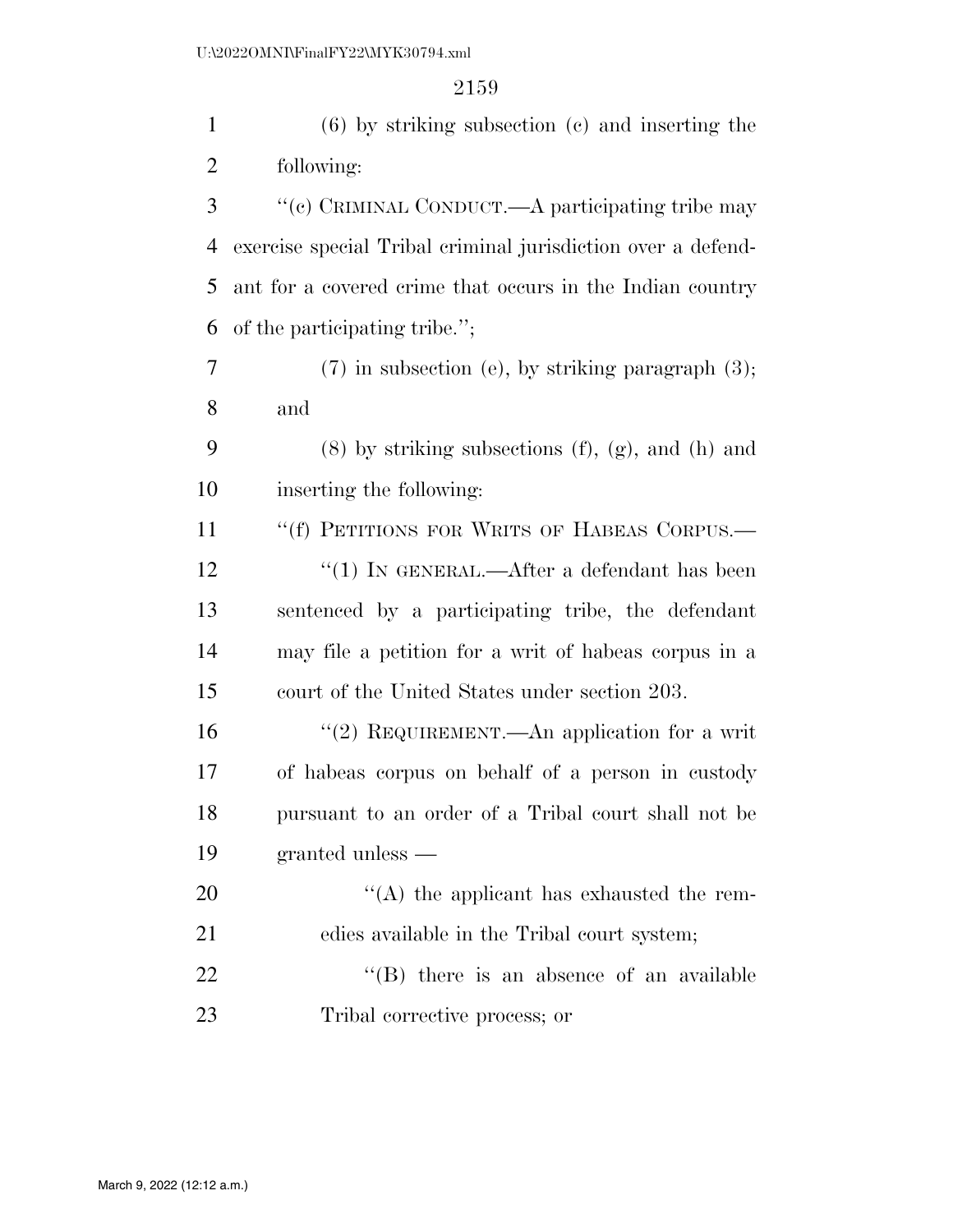''(C) circumstances exist that render the Tribal corrective process ineffective to protect the rights of the applicant.

 ''(g) NOTICE; HABEAS CORPUS PETITIONS.—A par- ticipating tribe that has ordered the detention of any per- son has a duty to timely notify in writing such person of their rights and privileges under this section and under section 203.

 ''(h) REIMBURSEMENT AND GRANTS TO TRIBAL GOVERNMENTS.—

11  $\frac{((1) \text{REIMBURSEMENT}}{((1) \text{PEIMBURSEMENT})}$ 

12 "(A) IN GENERAL.—The Attorney General may reimburse Tribal government authorities (or an authorized designee of a Tribal govern- ment) for expenses incurred in exercising spe-cial Tribal criminal jurisdiction.

 ''(B) ELIGIBLE EXPENSES.—Eligible ex- penses for reimbursement under subparagraph (A) shall include expenses and costs incurred 20 in, relating to, or associated with—

 $\frac{1}{1}$  investigating, making arrests re- lating to, making apprehensions for, or prosecuting covered crimes (including costs involving the purchasing, collecting, and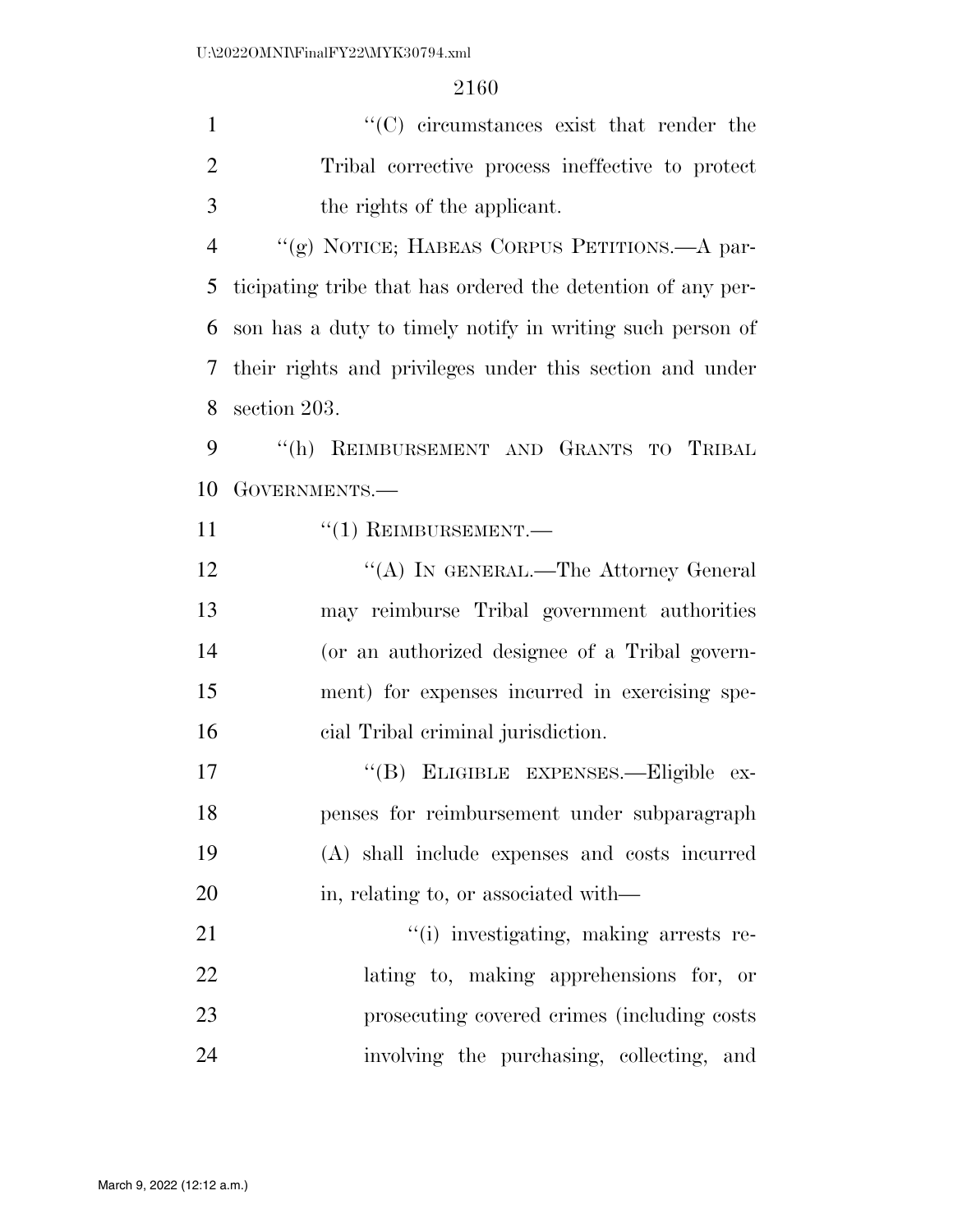| $\mathbf{1}$   | processing of sexual assault forensic mate- |
|----------------|---------------------------------------------|
| $\overline{2}$ | rials);                                     |
| 3              | "(ii) detaining, providing supervision      |
| $\overline{4}$ | of, or providing services for persons       |
| 5              | charged with covered crimes (including      |
| 6              | costs associated with providing health      |
| $\overline{7}$ | care);                                      |
| 8              | "(iii) providing indigent defense serv-     |
| 9              | ices for 1 or more persons charged with 1   |
| 10             | or more covered crimes; and                 |
| 11             | "(iv) incarcerating, supervising, or        |
| 12             | providing treatment, rehabilitation, or re- |
| 13             | entry services for 1 or more persons        |
| 14             | charged with 1 or more covered crimes.      |
| 15             | $``(C)$ PROCEDURE.—                         |
| 16             | "(i) IN GENERAL.—Reimbursements             |
| 17             | authorized under subparagraph (A) shall     |
| 18             | be in accordance with rules promulgated by  |
| 19             | the Attorney General, after consultation    |
| 20             | with Indian tribes, and within 1 year after |
| 21             | the date of enactment of the Violence       |
| 22             | Against Women Act Reauthorization Act       |
| 23             | of 2022.                                    |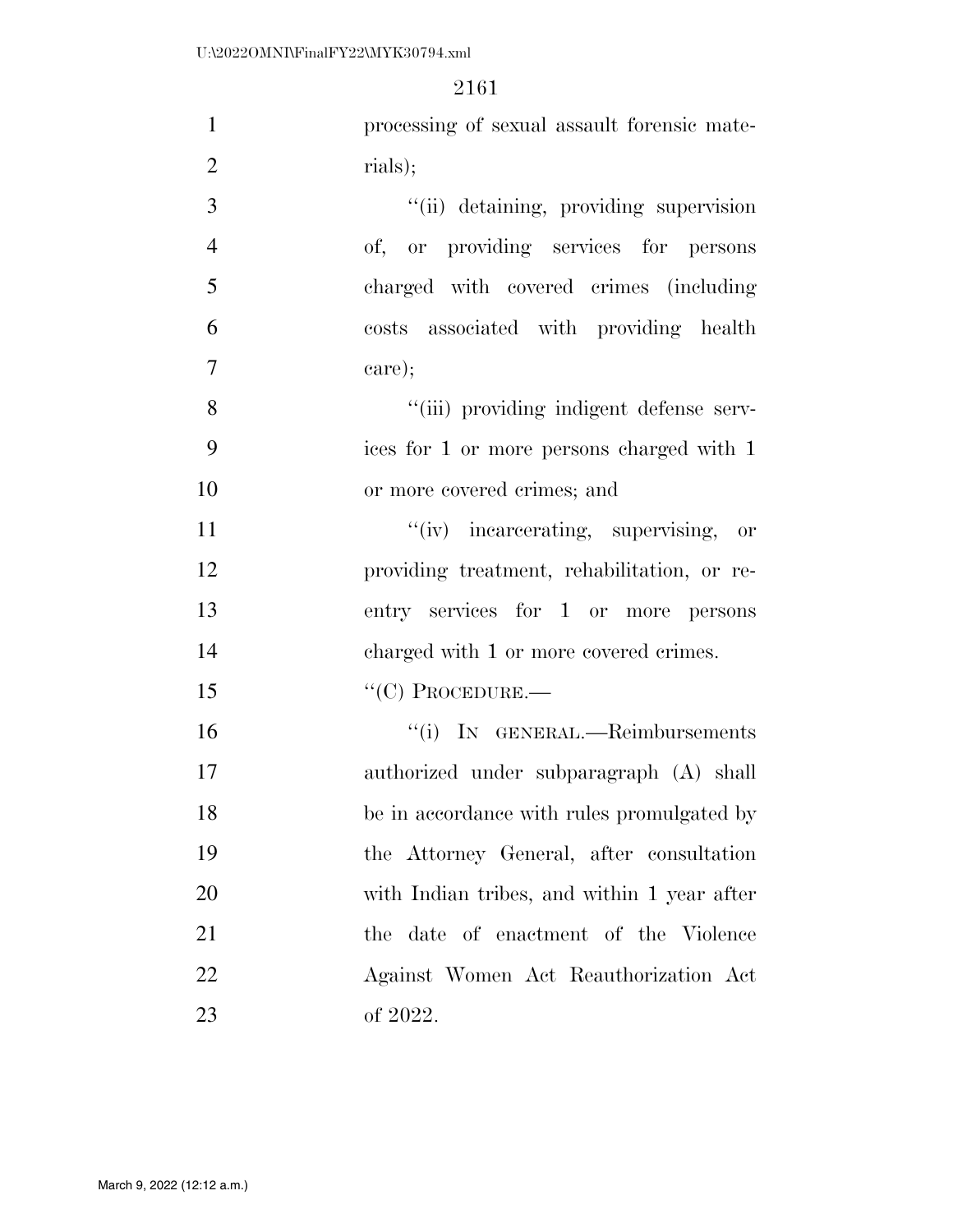| $\mathbf{1}$   | "(ii) MAXIMUM REIMBURSEMENT.-           |
|----------------|-----------------------------------------|
| $\overline{2}$ | The rules promulgated by the Attorney   |
| 3              | General under clause (i)—               |
| $\overline{4}$ | $\lq\lq$ (I) shall set a maximum allow- |
| 5              | able reimbursement to any Tribal gov-   |
| 6              | ernment (or an authorized designee of   |
| $\tau$         | any Tribal government) in a 1-year      |
| 8              | period; and                             |
| 9              | "(II) may allow the Attorney"           |
| 10             | General—                                |
| 11             | "(aa) to establish conditions           |
| 12             | under which a Tribal government         |
| 13             | (or an authorized designee of a         |
| 14             | Tribal government) may seek a           |
| 15             | waiver to the maximum allowable         |
| 16             | reimbursement requirement es-           |
| 17             | tablished under subclause (I);          |
| 18             | and                                     |
| 19             | "(bb) to waive the maximum              |
| 20             | allowable reimbursement require-        |
| 21             | established under<br>ments<br>sub-      |
| 22             | clause (I) for a Tribal govern-         |
| 23             | ment (or an authorized designee         |
| 24             | of a Tribal government) if the          |
| 25             | conditions established by the At-       |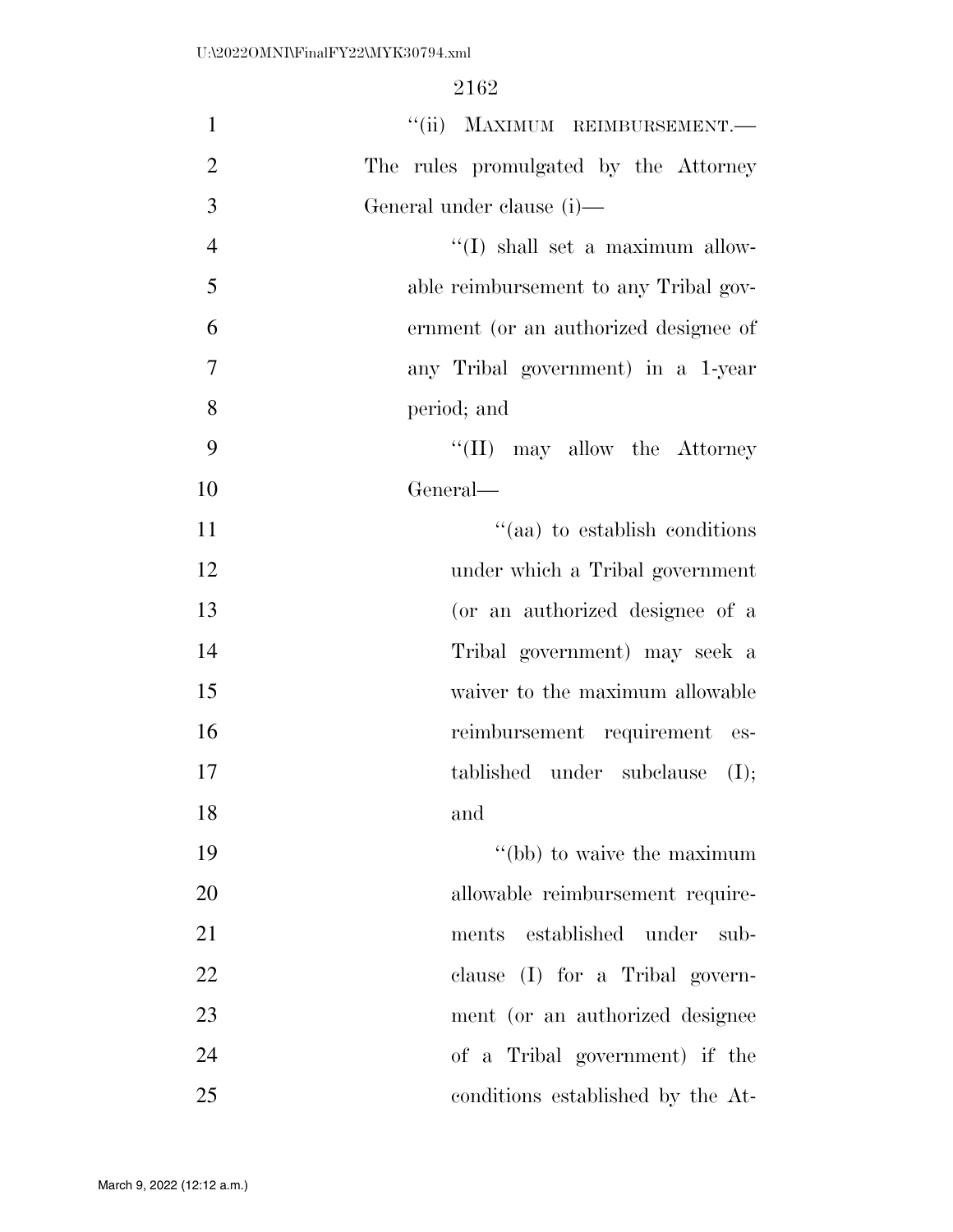| $\mathbf{1}$   | torney General under item (aa)        |
|----------------|---------------------------------------|
| $\overline{2}$ | are met by that Tribal govern-        |
| 3              | ment (or authorized designee).        |
| $\overline{4}$ | "(iii) TIMELINESS OF REIMBURSE-       |
| 5              | MENTS.—To the maximum extent prac-    |
| 6              | ticable, the Attorney General shall—  |
| $\overline{7}$ | "(I) not later than 90 days after     |
| 8              | the date on which the Attorney Gen-   |
| 9              | eral receives a qualifying reimburse- |
| 10             | ment request from a Tribal govern-    |
| 11             | ment (or an authorized designee of a  |
| 12             | Tribal government)—                   |
| 13             | "(aa) reimburse the Tribal"           |
| 14             | government (or authorized des-        |
| 15             | ignee); or                            |
| 16             | "(bb) notify the Tribal gov-          |
| 17             | ernment (or authorized designee)      |
| 18             | of the reason by which the Attor-     |
| 19             | ney General was unable to issue       |
| 20             | the reimbursement; and                |
| 21             | "(II) not later than 30 days after    |
| 22             | the date on which a Tribal govern-    |
| 23             | ment (or an authorized designee of a  |
| 24             | Tribal government) reaches the an-    |
| 25             | nual maximum allowable reimburse-     |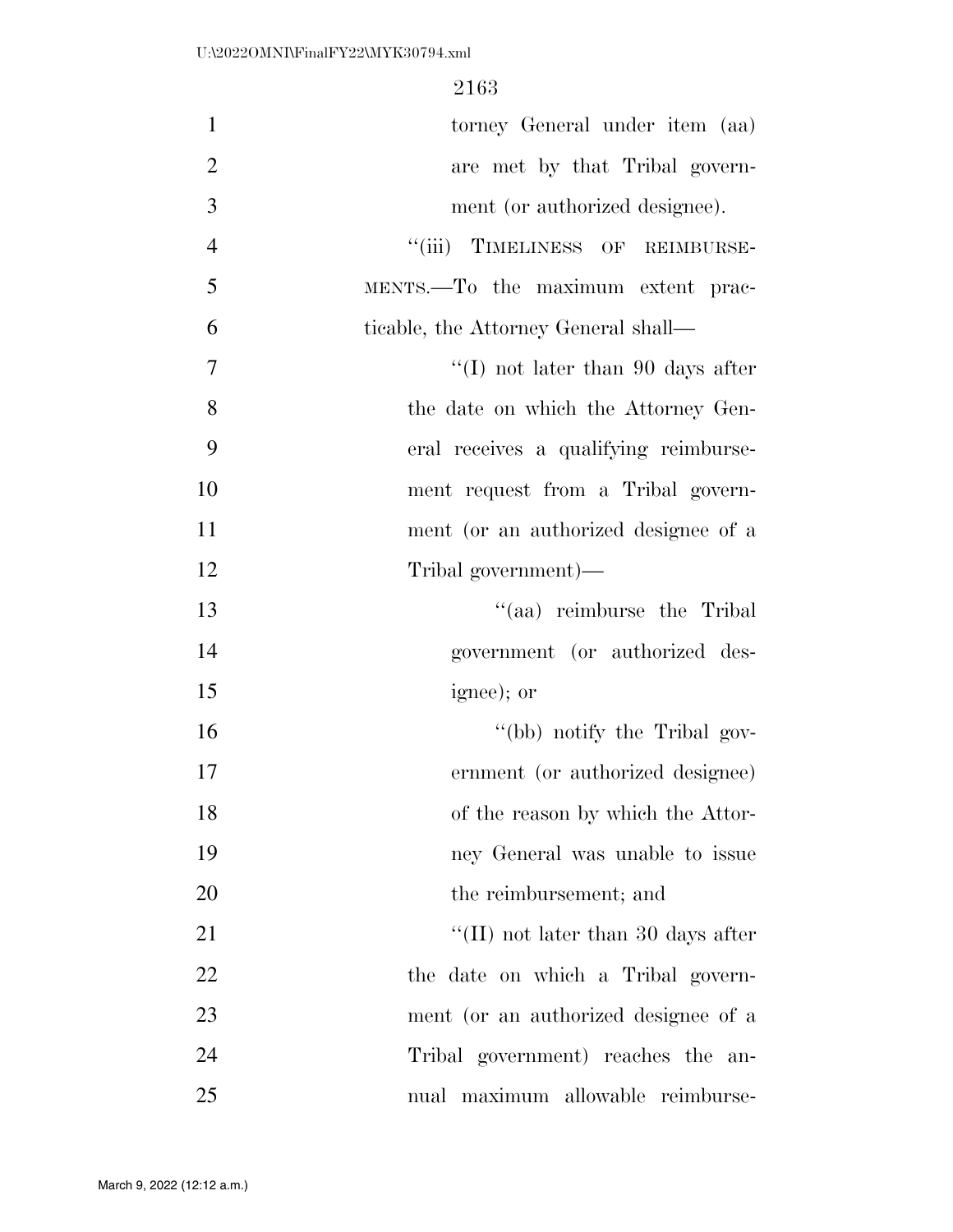| $\mathbf{1}$   | ment for the Tribal government (or                   |
|----------------|------------------------------------------------------|
| $\overline{2}$ | an authorized designee) established by               |
| 3              | the Attorney General under clause                    |
| $\overline{4}$ | $(ii)(I)$ , notify the Tribal government             |
| 5              | (or authorized designee) that the                    |
| 6              | Tribal government has reached its an-                |
| 7              | nual maximum allowable reimburse-                    |
| 8              | ment.                                                |
| 9              | "(D) ELIGIBILITY FOR PARTICIPATING                   |
| 10             | TRIBES IN ALASKA.—A Tribal government (or            |
| 11             | an authorized designee of a Tribal Government)       |
| 12             | of an Indian tribe designated as a participating     |
| 13             | Tribe under subtitle B of title VIII of the Vio-     |
| 14             | lence Against Women Act Reauthorization Act          |
| 15             | of 2022 shall be eligible for reimbursement, in      |
| 16             | accordance with this paragraph, of expenses in-      |
| 17             | curred in exercising special Tribal criminal ju-     |
| 18             | risdiction under that subtitle.                      |
| 19             | "(2) GRANTS.—The Attorney General<br>may             |
| 20             | award grants to Tribal governments (or authorized    |
| 21             | designees of Tribal governments), including a Tribal |
| 22             | government (or an authorized designee of a Tribal    |
| 23             | government) of an Indian tribe designated as a par-  |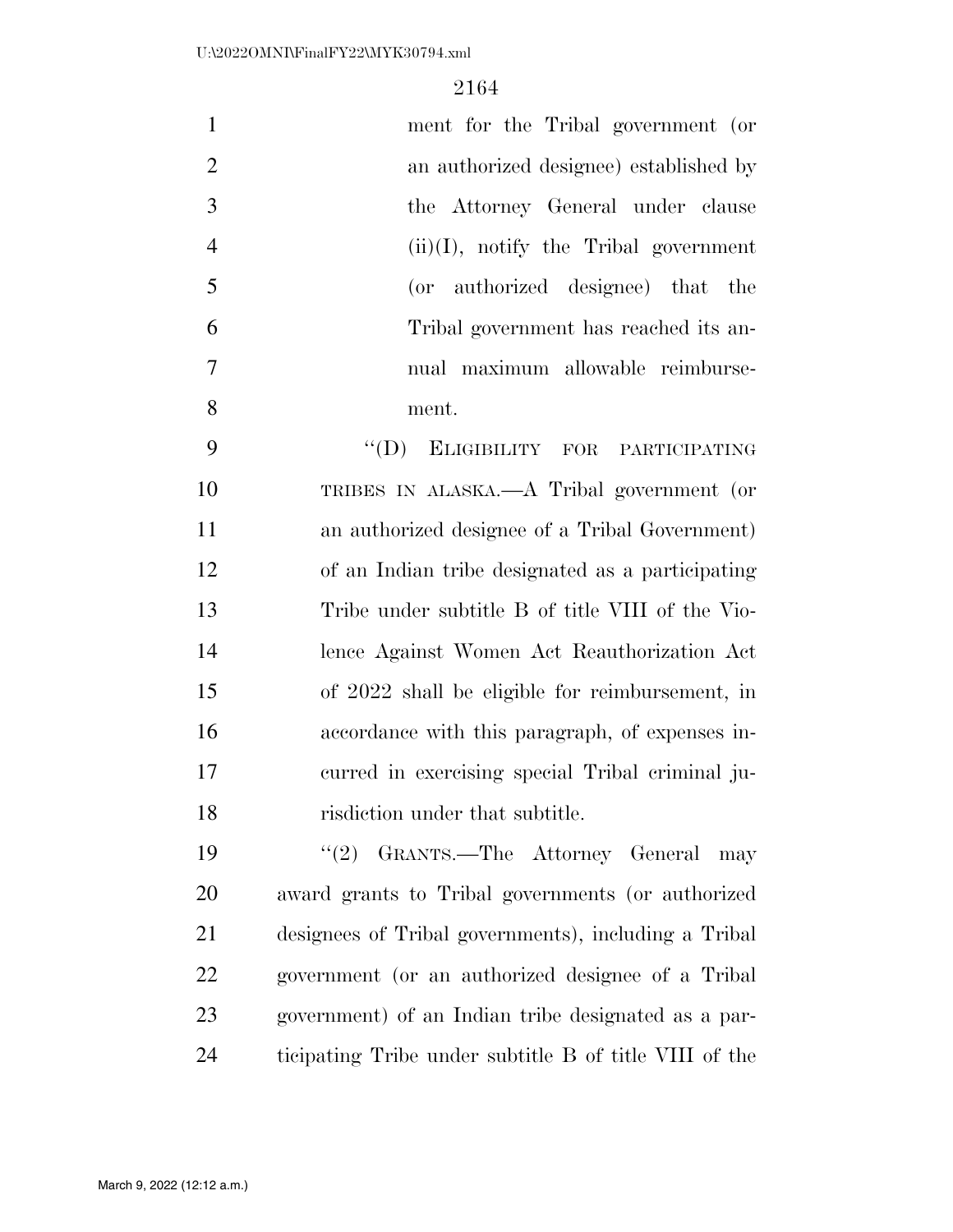| $\mathbf{1}$   | Violence Against Women Act Reauthorization Act of |
|----------------|---------------------------------------------------|
| $\overline{2}$ | $2022-$                                           |
| 3              | $\lq\lq$ to strengthen Tribal criminal justice    |
| $\overline{4}$ | systems to assist Indian tribes in exercising     |
| 5              | special Tribal criminal jurisdiction, including   |
| 6              | $for-$                                            |
| $\overline{7}$ | "(i) law enforcement (including the               |
| 8              | capacity of law enforcement, court per-           |
| 9              | sonnel, or other non-law enforcement enti-        |
| 10             | ties that have no Federal or State arrest         |
| 11             | authority agencies but have been des-             |
| 12             | ignated by an Indian tribe as responsible         |
| 13             | for maintaining public safety within the          |
| 14             | territorial jurisdiction of the Indian tribe,     |
| 15             | to enter information into and obtain infor-       |
| 16             | mation from national crime information            |
| 17             | databases);                                       |
| 18             | $``(ii)$ prosecution;                             |
| 19             | "(iii) trial and appellate courts (in-            |
| 20             | cluding facilities maintenance, renovation,       |
| 21             | and rehabilitation);                              |
| 22             | $``(iv)$ supervision systems;                     |
| 23             | $\lq\lq$ detention and corrections (includ-       |
| 24             | ing facilities maintenance, renovation, and       |
| 25             | rehabilitation);                                  |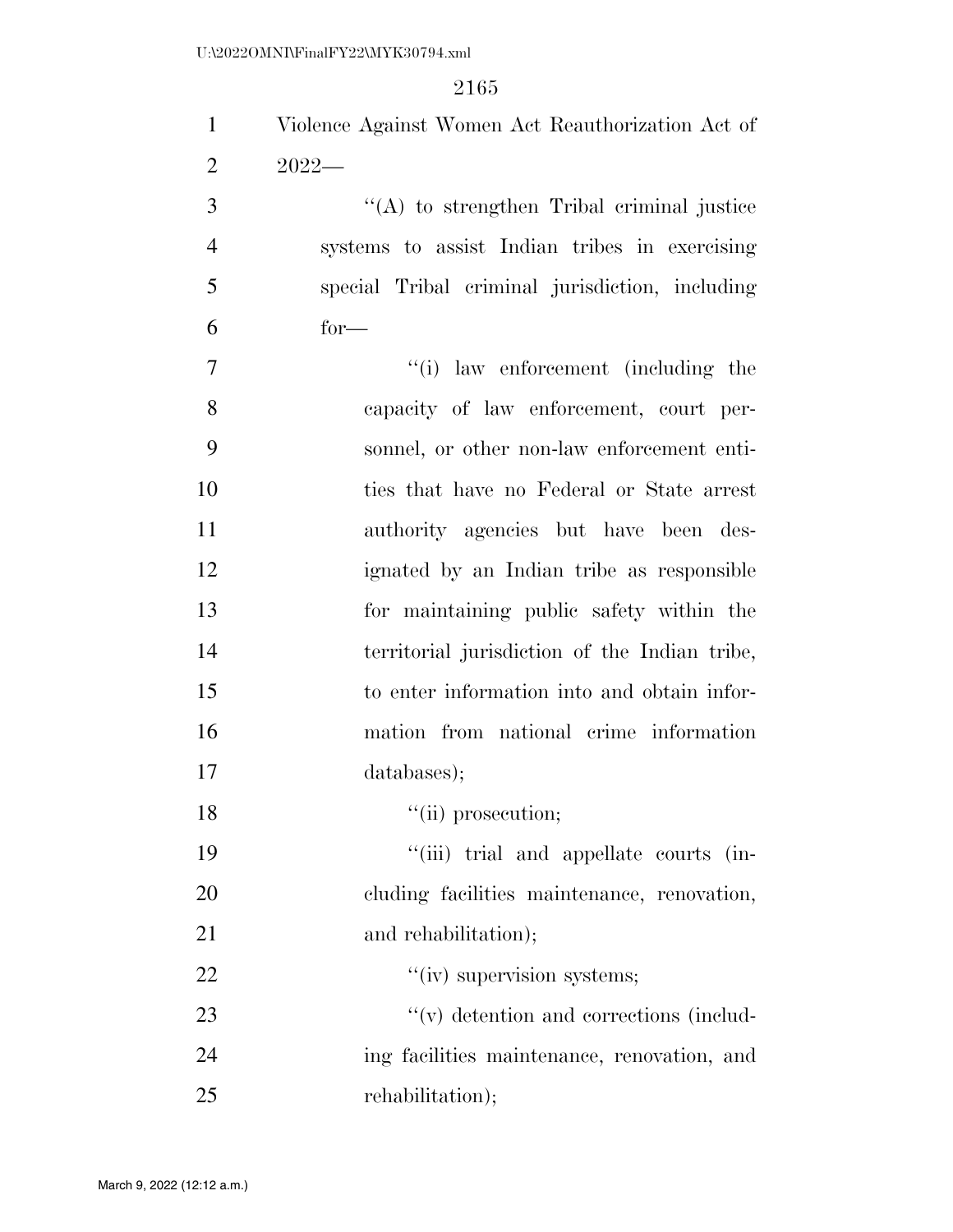| $\mathbf{1}$   | $\lq\lq$ (vi) treatment, rehabilitation, and re-           |
|----------------|------------------------------------------------------------|
| $\overline{2}$ | entry programs and services;                               |
| 3              | "(vii) culturally appropriate services                     |
| $\overline{4}$ | and assistance for victims and their fami-                 |
| 5              | lies; and                                                  |
| 6              | "(viii) criminal codes and rules of                        |
| $\tau$         | criminal procedure, appellate procedure,                   |
| 8              | and evidence;                                              |
| 9              | "(B) to provide indigent criminal defend-                  |
| 10             | ants with licensed defense counsel, at no cost to          |
| 11             | the defendant, in criminal proceedings in which            |
| 12             | a participating tribe prosecutes covered crimes;           |
| 13             | $\lq\lq$ (C) to ensure that, in criminal pro-              |
| 14             | ceedings in which a participating tribe exercises          |
| 15             | special Tribal criminal jurisdiction, jurors are           |
| 16             | summoned, selected, and instructed in a man-               |
| 17             | ner consistent with all applicable requirements;           |
| 18             | and                                                        |
| 19             | "(D) to accord victims of covered crimes                   |
| 20             | rights that are similar to the rights of a crime           |
| 21             | victim described in section $3771(a)$ of title 18,         |
| 22             | United States Code, consistent with Tribal law             |
| 23             | and custom.                                                |
| 24             | "(i) SUPPLEMENT, NOT SUPPLANT.—Amounts made                |
| 25             | available under this section shall supplement and not sup- |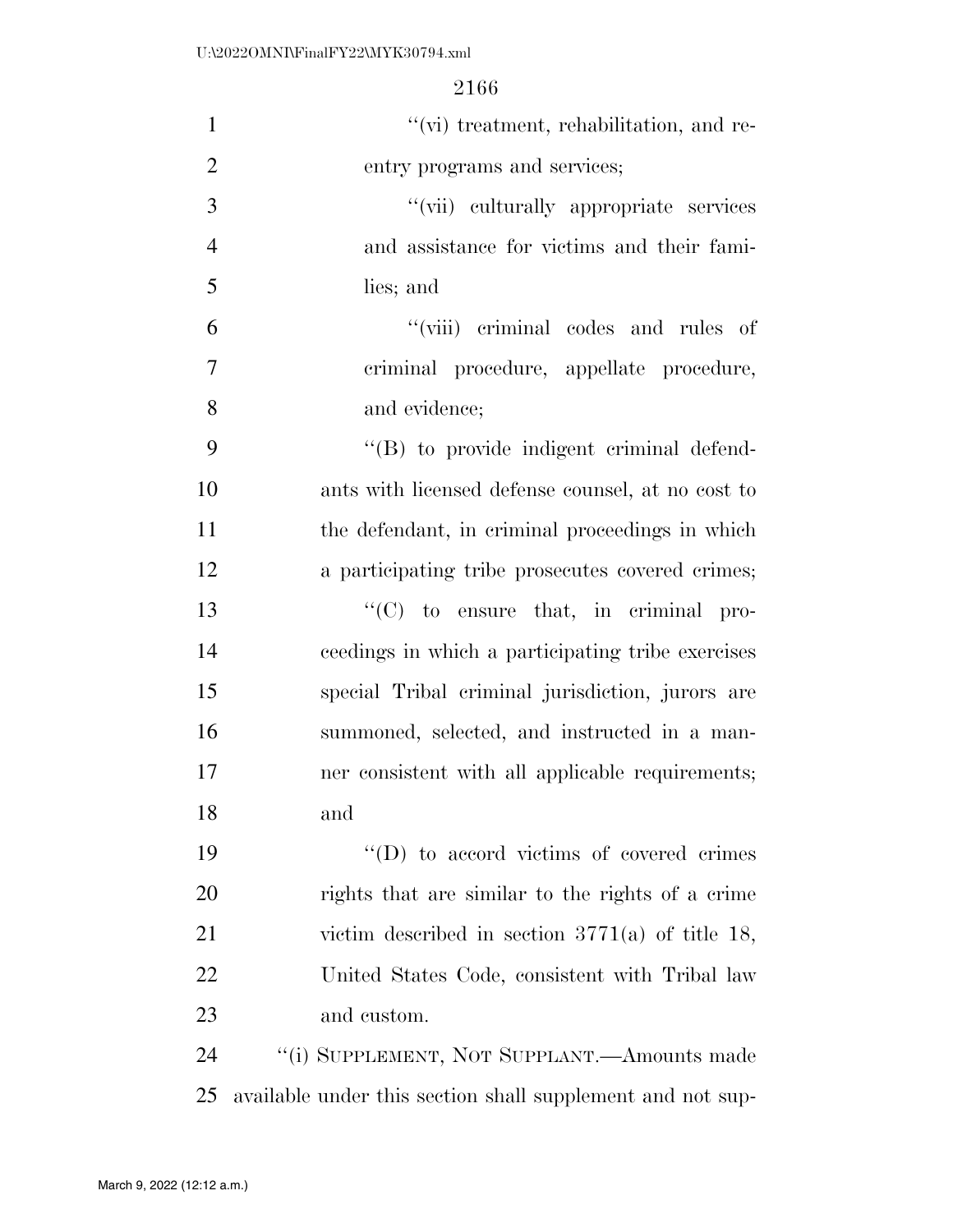2023 through 2027—

## 

 plant any other Federal, State, or local government amounts made available to carry out activities described in this section.

 ''(j) AUTHORIZATION OF APPROPRIATIONS.— ''(1) IN GENERAL.—There is authorized to be appropriated \$25,000,000 for each of fiscal years

 $\langle (A) \rangle$  to carry out subsection (h); and ''(B) to provide training, technical assist- ance, data collection, and evaluation of the criminal justice systems of participating tribes. 12 ''(2) LIMITATIONS.—Of the total amount made available under paragraph (1) for each fiscal year, not more than 40 percent shall be used for reim-bursements under subsection (h)(1).''.

# **Subtitle B—Alaska Tribal Public**

**Safety Empowerment** 

**SEC. 811. FINDINGS; PURPOSES.** 

(a) FINDINGS.—Congress finds that—

 (1) according to the report of the Indian Law and Order Commission established by section 15 of 22 the Indian Law Enforcement Reform Act (25 U.S.C. 2812), Alaska Native women—

 (A) are overrepresented in the domestic vi-olence victim population by 250 percent;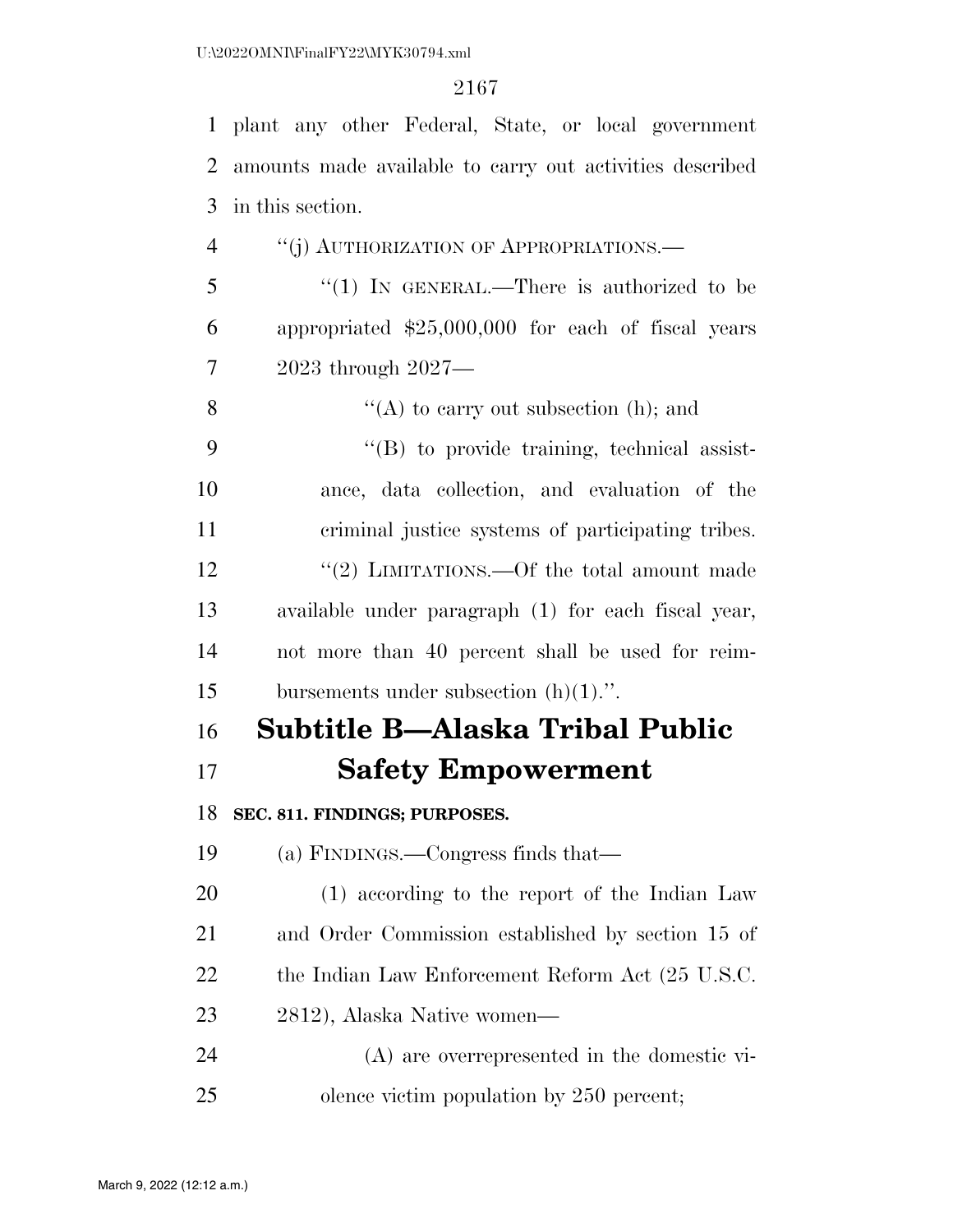| $\mathbf{1}$   | (B) in the State of Alaska, comprise—            |
|----------------|--------------------------------------------------|
| $\overline{2}$ | (i) 19 percent of the population of the          |
| 3              | State; but                                       |
| $\overline{4}$ | (ii) 47 percent of reported rape vic-            |
| 5              | tims in the State; and                           |
| 6              | (C) as compared to the populations of            |
| 7              | other Indian Tribes, suffer the highest rates of |
| 8              | domestic and sexual violence;                    |
| 9              | (2) most Alaska Native villages are located in   |
| 10             | remote areas that—                               |
| 11             | (A) are often inaccessible by road; and          |
| 12             | (B) have no local law enforcement pres-          |
| 13             | ence;                                            |
| 14             | (3) the Commission referred to in paragraph      |
| 15             | $(1)$ —                                          |
| 16             | (A) determined that the Alaska Depart-           |
| 17             | ment of Public Safety—                           |
| 18             | (i) has primary responsibility for law           |
| 19             | enforcement in rural Alaska; but                 |
| 20             | (ii) provides only $1$ to $1.4$ field officers   |
| 21             | per $1,000,000$ acres; and                       |
| 22             | (B) recommended that "devolving author-          |
| 23             | ity to Alaska Native communities is essential    |
| 24             | for addressing local crime. Their governments    |
| 25             | are best positioned to effectively arrest, pros- |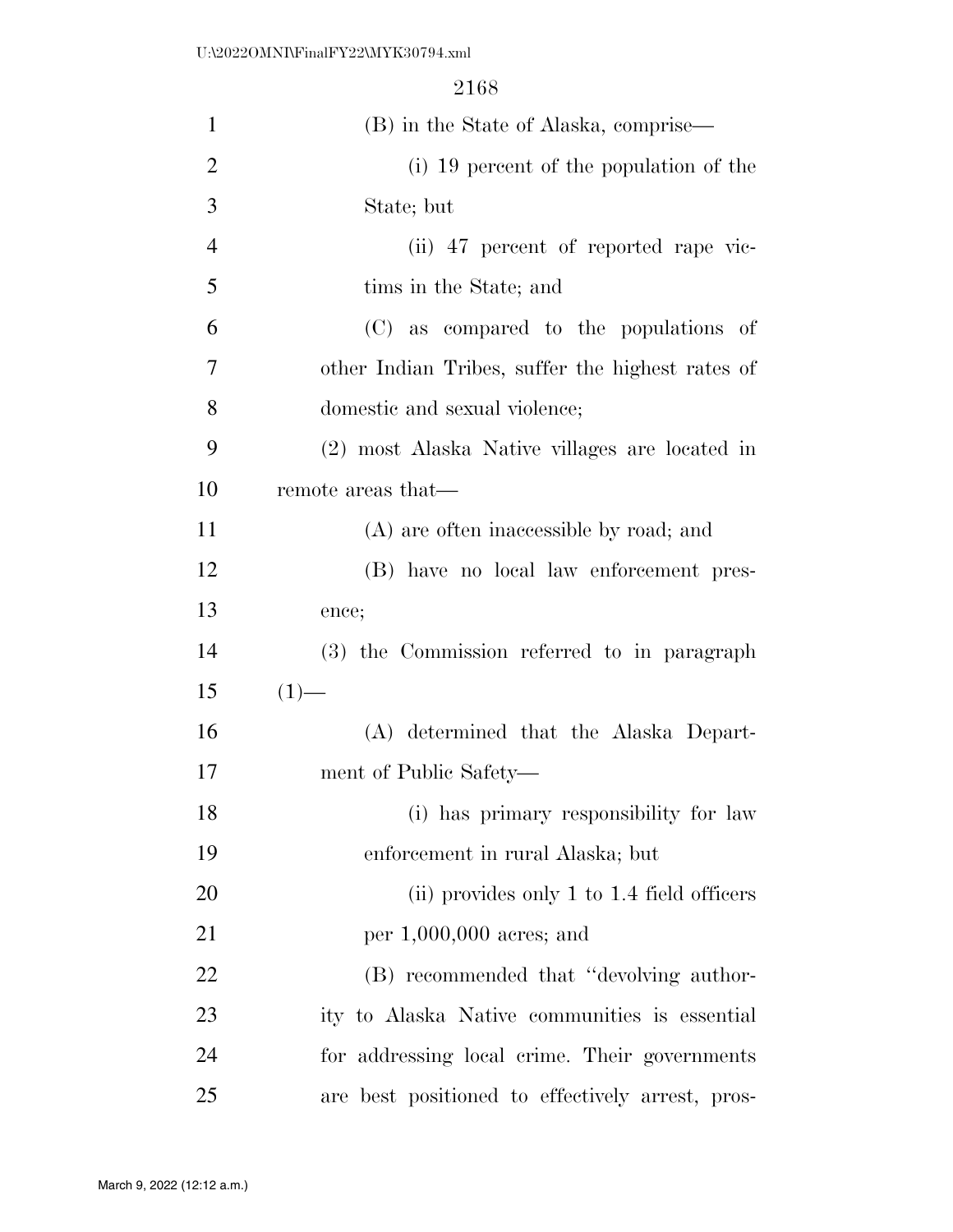| $\mathbf{1}$   | ecute, and punish, and they should have the au-         |
|----------------|---------------------------------------------------------|
| $\overline{2}$ | thority to do so-or to work out voluntary agree-        |
| 3              | ments with each other, and with local govern-           |
| $\overline{4}$ | ments and the State on mutually beneficial              |
| 5              | terms"; and                                             |
| 6              | (4) the unique legal relationship of the United         |
| 7              | States to Indian Tribes creates a Federal trust re-     |
| 8              | sponsibility to assist Tribal governments in safe-      |
| 9              | guarding the lives of Indian women.                     |
| 10             | (b) PURPOSES.—The purposes of this subtitle are—        |
| 11             | (1) to increase coordination and communication          |
| 12             | among Federal, State, Tribal, and local law enforce-    |
| 13             | ment agencies; and                                      |
| 14             | (2) to empower Indian Tribes to effectively re-         |
| 15             | spond to cases of domestic violence, dating violence,   |
| 16             | stalking, sex trafficking, sexual violence, and missing |
| 17             | or murdered Alaska Natives through the exercise of      |
| 18             | special Tribal criminal jurisdiction.                   |
| 19             | SEC. 812. DEFINITIONS.                                  |
| 20             | In this subtitle:                                       |
| 21             | (1) ASSAULT OF TRIBAL JUSTICE PERSONNEL;                |
| 22             | COVERED CRIME; OBSTRUCTION OF JUSTICE; PRO-             |
| 23             | TECTION ORDER; VIOLATION OF A PROTECTION                |
| 24             | ORDER.-                                                 |
|                |                                                         |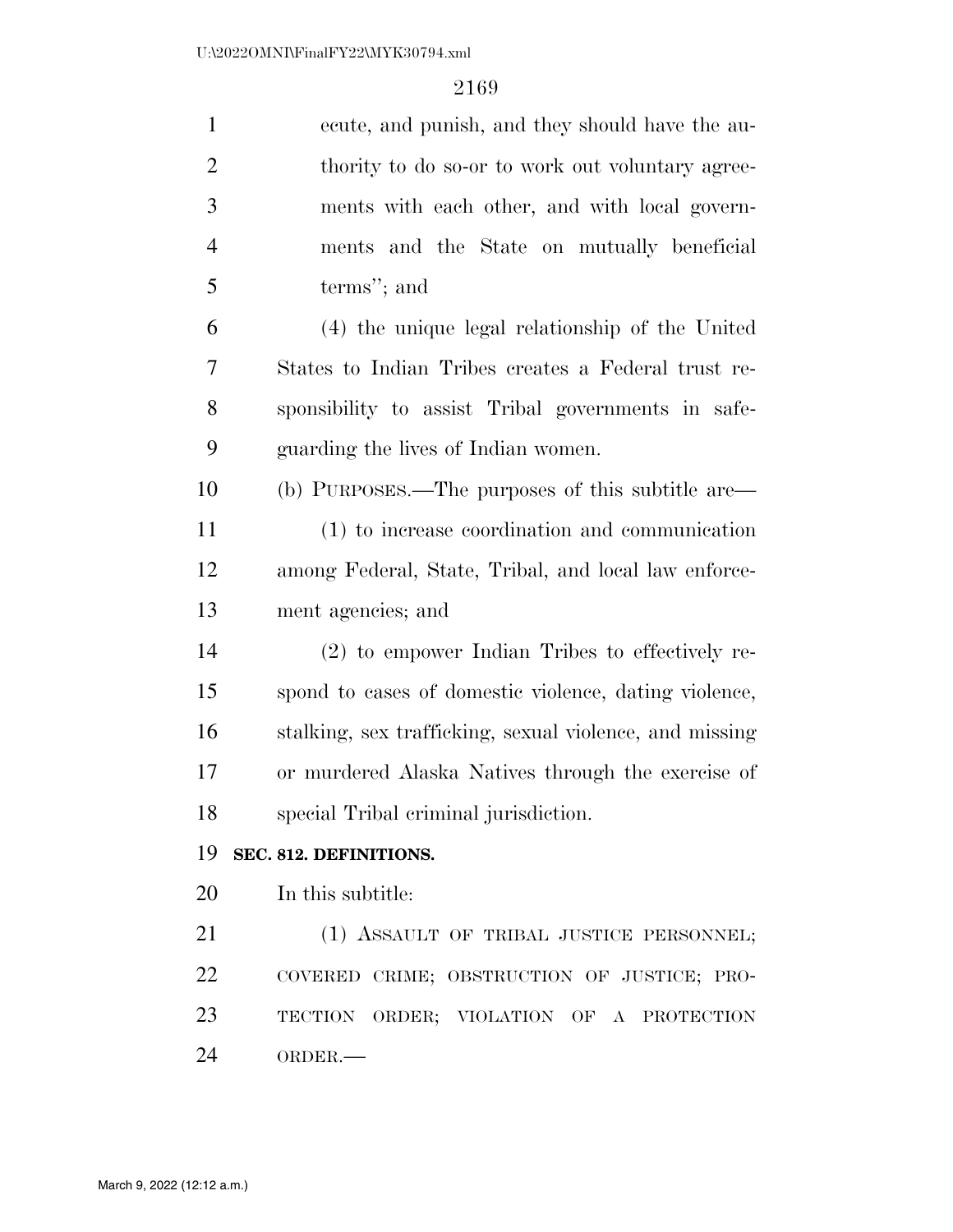(A) IN GENERAL.—The terms ''assault of Tribal justice personnel'', ''covered crime'', ''ob- struction of justice'', ''protection order'', and 4 ''violation of a protection order'' have the mean- ings given the terms in section  $204(a)$  of Public Law 90–284 (25 U.S.C. 1304(a)) (commonly known as the ''Indian Civil Rights Act of 1968'').

 (B) APPLICATION.—For purposes of the application of the definitions of ''assault of Tribal justice personnel'', ''obstruction of jus- tice'', and ''violation of a protection order'', and for purposes of the application of the defined terms contained in the definition of ''covered crime'', under section 204(a) of Public Law 90– 284 (25 U.S.C. 1304(a)) (commonly known as the ''Indian Civil Rights Act of 1968'') to the 18 pilot program, the Attorney General shall mod- ify any reference to ''Indian country'' to mean 20 the Village of a participating Tribe.

 (2) INDIAN; INDIAN COURT; INDIAN TRIBE; POWERS OF SELF-GOVERNMENT.—The terms ''In- dian'', ''Indian court'', ''Indian tribe'', and ''powers of self-government'' have the meanings given the terms in section 201 of Public Law 90–284 (25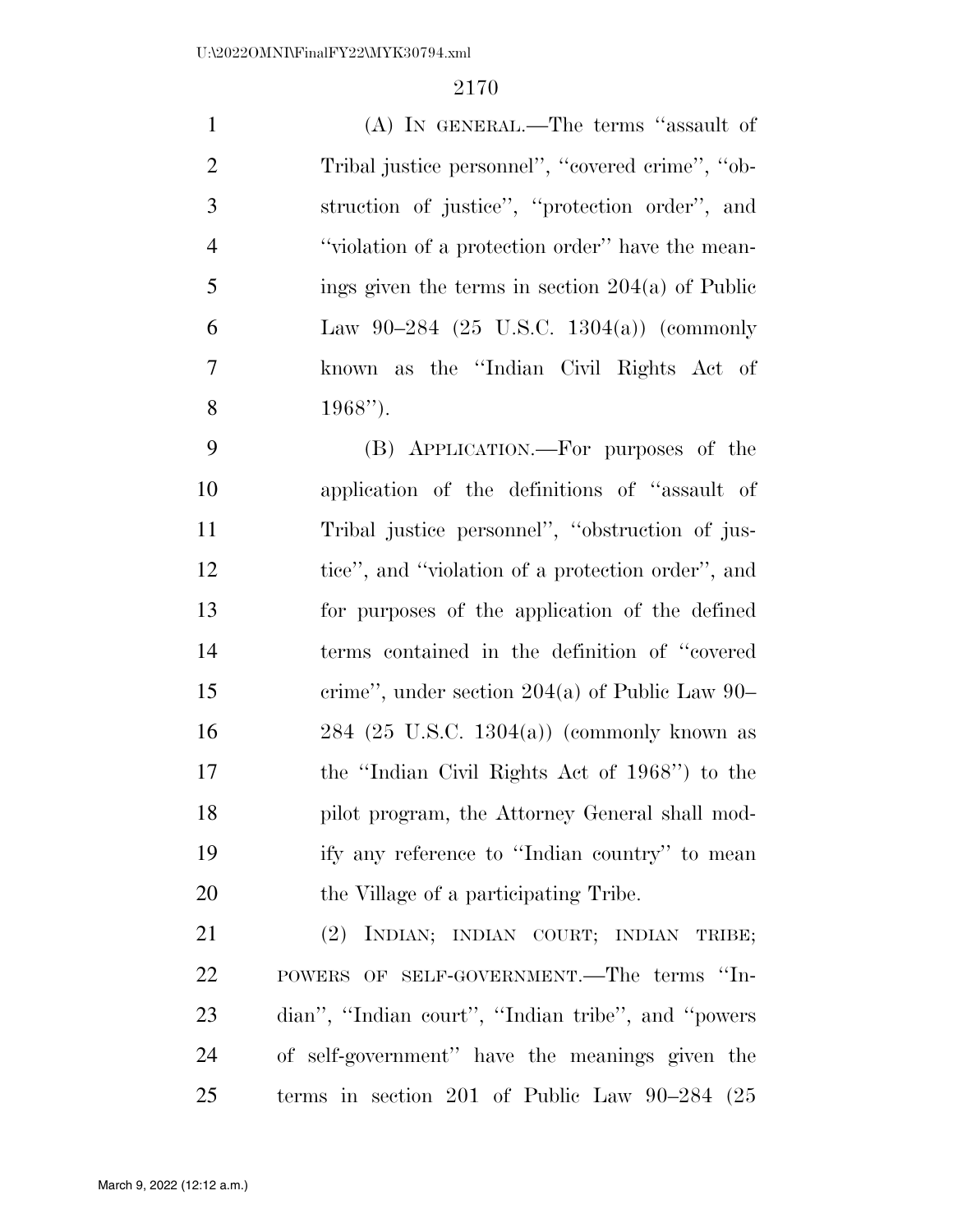U.S.C. 1301) (commonly known as the ''Indian Civil Rights Act of 1968'').

 (3) PARTICIPATING TRIBE.— The term ''par- ticipating Tribe'' means an Indian tribe that is des- ignated under section 813(d)(1) as a participating Tribe to exercise special Tribal criminal jurisdiction. (4) PILOT PROGRAM.—The term ''pilot pro-

 gram'' means the pilot program established by sec-9 tion  $813(d)(1)$ .

 (5) SPECIAL TRIBAL CRIMINAL JURISDIC- TION.—The term ''special Tribal criminal jurisdic- tion'' means the criminal jurisdiction that a partici- pating Tribe may exercise under this subtitle but could not otherwise exercise.

 (6) STATE.—The term ''State'' means the State of Alaska.

 (7) VILLAGE.—The term ''Village'' means the Alaska Native Village Statistical Area covering all or any portion of a Native village (as defined in section 3 of the Alaska Native Claims Settlement Act (43 U.S.C. 1602)), as depicted on the applicable Tribal Statistical Area Program Verification map of the Bureau of the Census.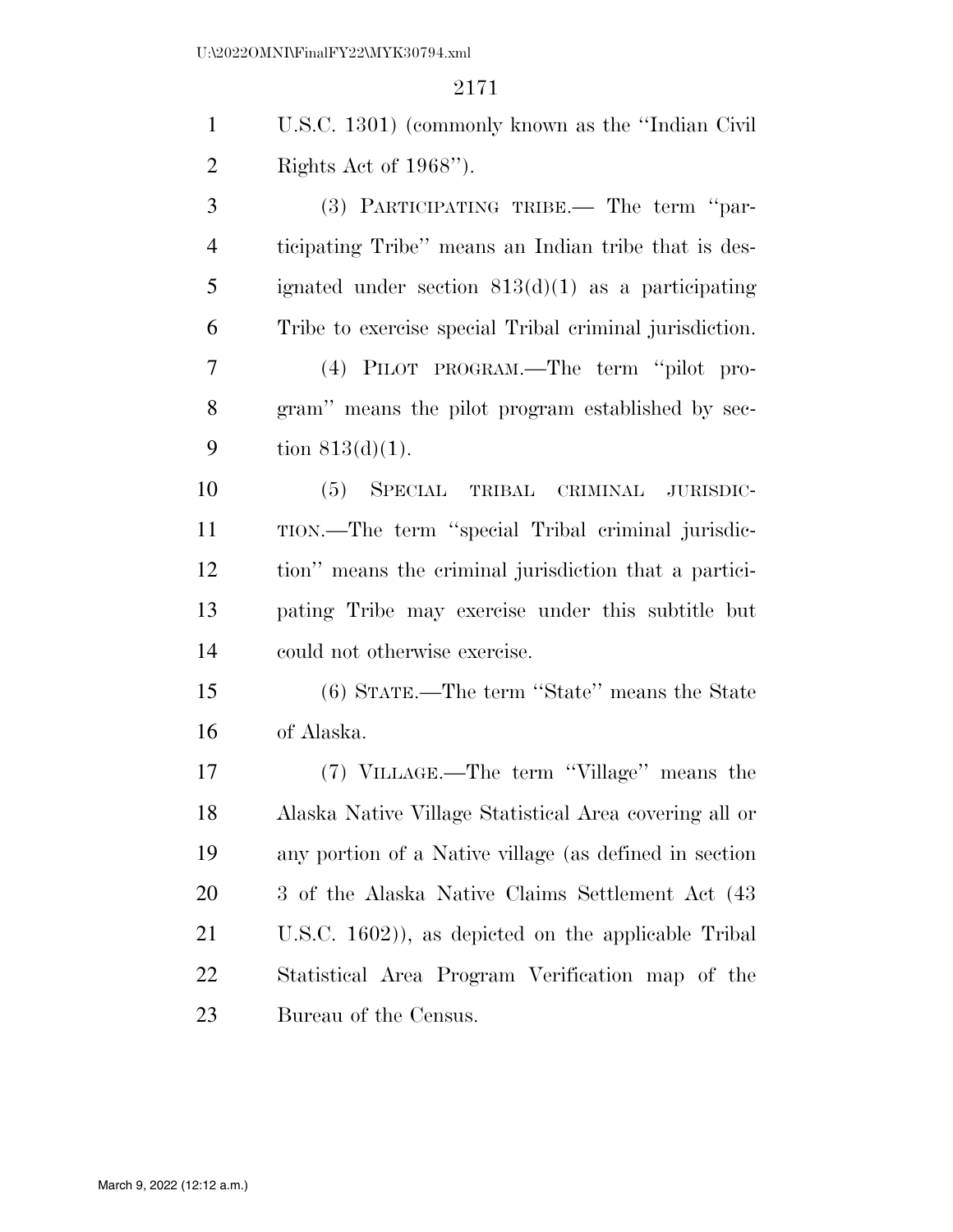## **SEC. 813. TRIBAL JURISDICTION IN ALASKA.**

 (a) IN GENERAL.—Subject to title II of Public Law 90–284 (25 U.S.C. 1301 et seq.) (commonly known as the ''Indian Civil Rights Act of 1968''), Congress recognizes and affirms the inherent authority of any Indian tribe oc- cupying a Village in the State to exercise criminal and civil jurisdiction over all Indians present in the Village.

 (b) TRIBAL CIVIL JURISDICTION TO ENFORCE PRO-TECTION ORDERS.—

 (1) IN GENERAL.—A court of any Indian tribe 11 in the State shall have full civil jurisdiction to issue and enforce protection orders involving any person in matters—

 (A) arising within the Village of the Indian tribe; or

 (B) otherwise within the authority of the Indian tribe.

 (2) INCLUSIONS.—The full civil jurisdiction to issue and enforce protection orders under paragraph (1) includes the authority to enforce protection or-ders through—

- 22 (A) civil contempt proceedings; (B) exclusion of violators from the Village of the Indian tribe; and 25 (C) other appropriate mechanisms.
- (c) SPECIAL TRIBAL CRIMINAL JURISDICTION.—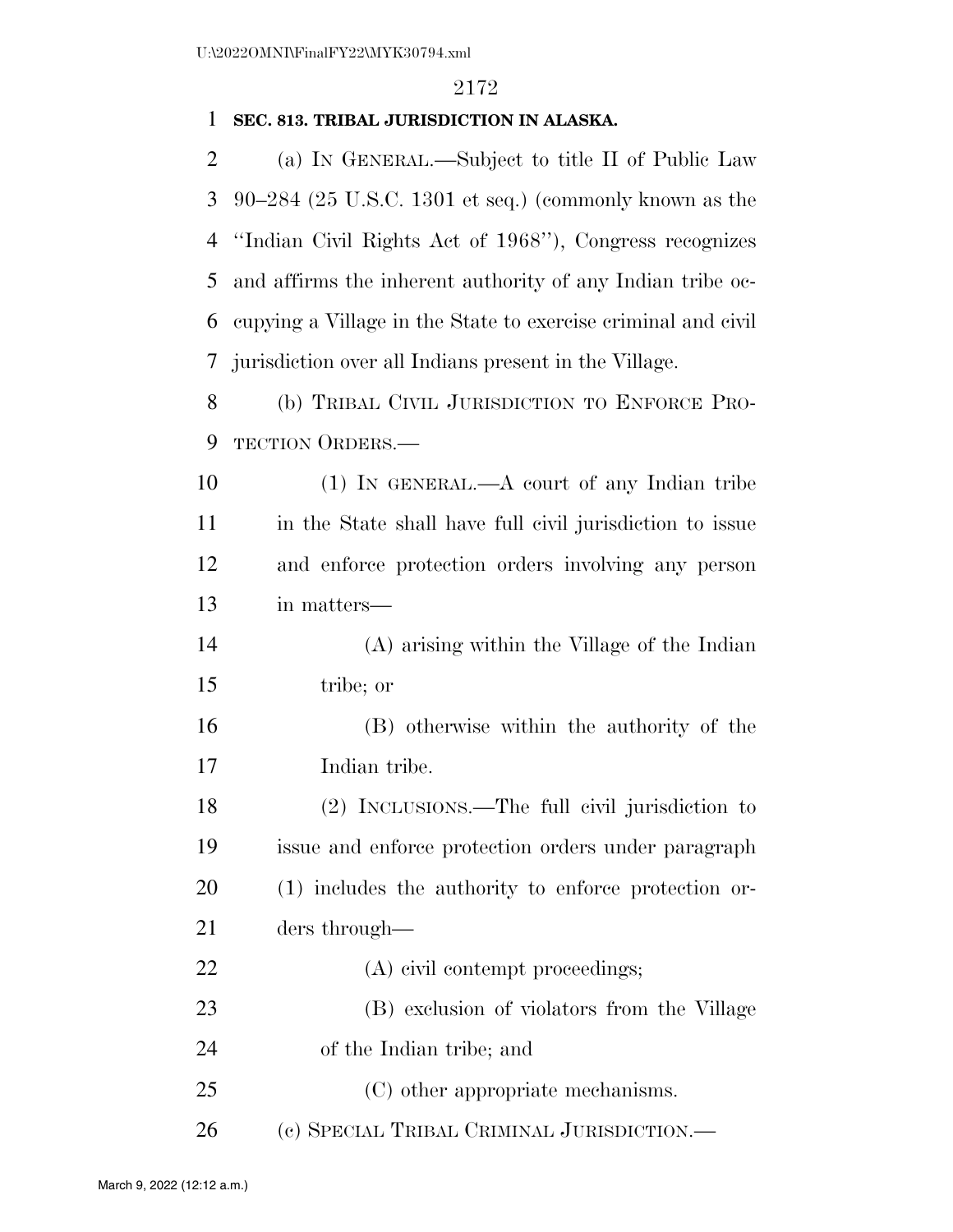| $\mathbf{1}$   | (1) IN GENERAL.—Notwithstanding any other                |
|----------------|----------------------------------------------------------|
| $\overline{2}$ | provision of law, in addition to all powers of self-gov- |
| 3              | ernment recognized and affirmed under subsection         |
| $\overline{4}$ | (a), the powers of self-government of a participating    |
| 5              | Tribe include the inherent power of the participating    |
| 6              | Tribe, which is hereby recognized and affirmed, to       |
| 7              | exercise special Tribal criminal jurisdiction over a     |
| 8              | defendant for a covered crime that occurs in the Vil-    |
| 9              | lage of the participating Tribe.                         |
| 10             | (2) CONCURRENT JURISDICTION.—The exercise                |
| 11             | of special Tribal criminal jurisdiction by a partici-    |
| 12             | pating Tribe shall be concurrent with the jurisdic-      |
| 13             | tion of the United States, the State, or both.           |
| 14             | (3) EXCEPTION IF VICTIM AND DEFENDANT                    |
| 15             | ARE BOTH NON-INDIANS.-                                   |
| 16             | (A) IN GENERAL.—A participating Tribe                    |
| 17             | may not exercise special Tribal criminal juris-          |
| 18             | diction over an alleged offense of a covered             |
| 19             | crime, other than obstruction of justice or as-          |
| 20             | sault of Tribal justice personnel, if neither the        |
| 21             | defendant nor the alleged victim is an Indian.           |
| 22             | (B) DEFINITION OF VICTIM.—In this para-                  |
| 23             | graph and with respect to a criminal proceeding          |
| 24             | in which a participating Tribe exercises special         |
| 25             | Tribal criminal jurisdiction based on a violation        |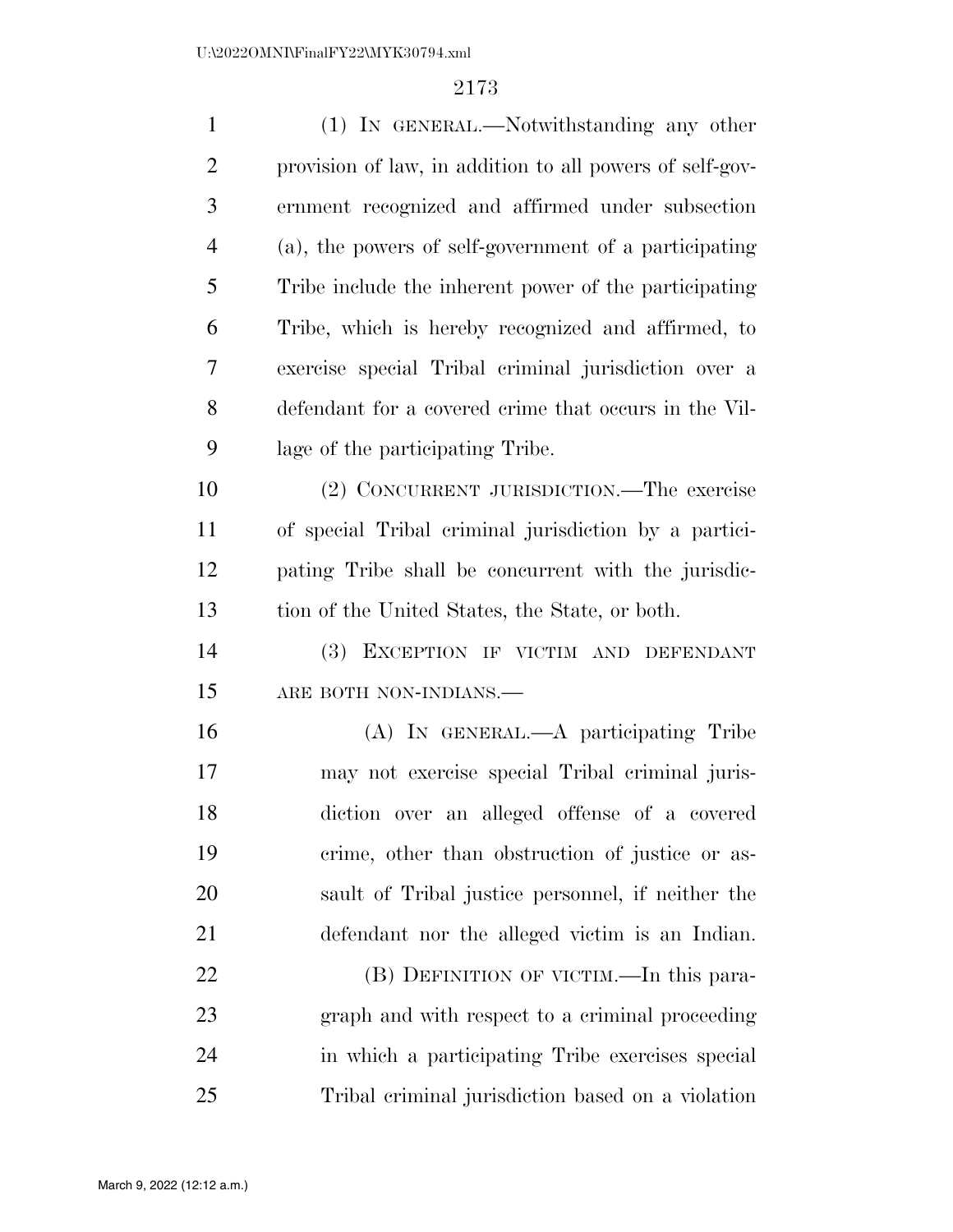1 of a protection order, the term "victim" means a person specifically protected by the protection order that the defendant allegedly violated.

 (d) PILOT PROGRAM FOR SPECIAL TRIBAL CRIMINAL JURISDICTION OVER PERSONS WHO ARE NOT INDI-ANS.—

 (1) ESTABLISHMENT.—Subject to title II of Public Law 90–284 (25 U.S.C. 1301 et seq.) (com- monly known as the ''Indian Civil Rights Act of 1968''), there is established a pilot program under which the Attorney General, subject to paragraph (5), shall designate not more than 5 Indian tribes per calendar year as participating Tribes to exercise the special Tribal criminal jurisdiction described in paragraph (6) over all persons present in the Village of the Indian tribe.

 (2) PROCEDURE.—At any time during the 1- year period beginning on the date of enactment of this Act, and annually thereafter, an Indian tribe may request the Attorney General to designate the Indian tribe as a participating Tribe under para-graph (1).

| 23 | (3) DESIGNATION OF PARTICIPATING TRIBES.—       |
|----|-------------------------------------------------|
| 24 | (A) IN GENERAL.—The Attorney General,           |
| 25 | in consultation with the Secretary of the Inte- |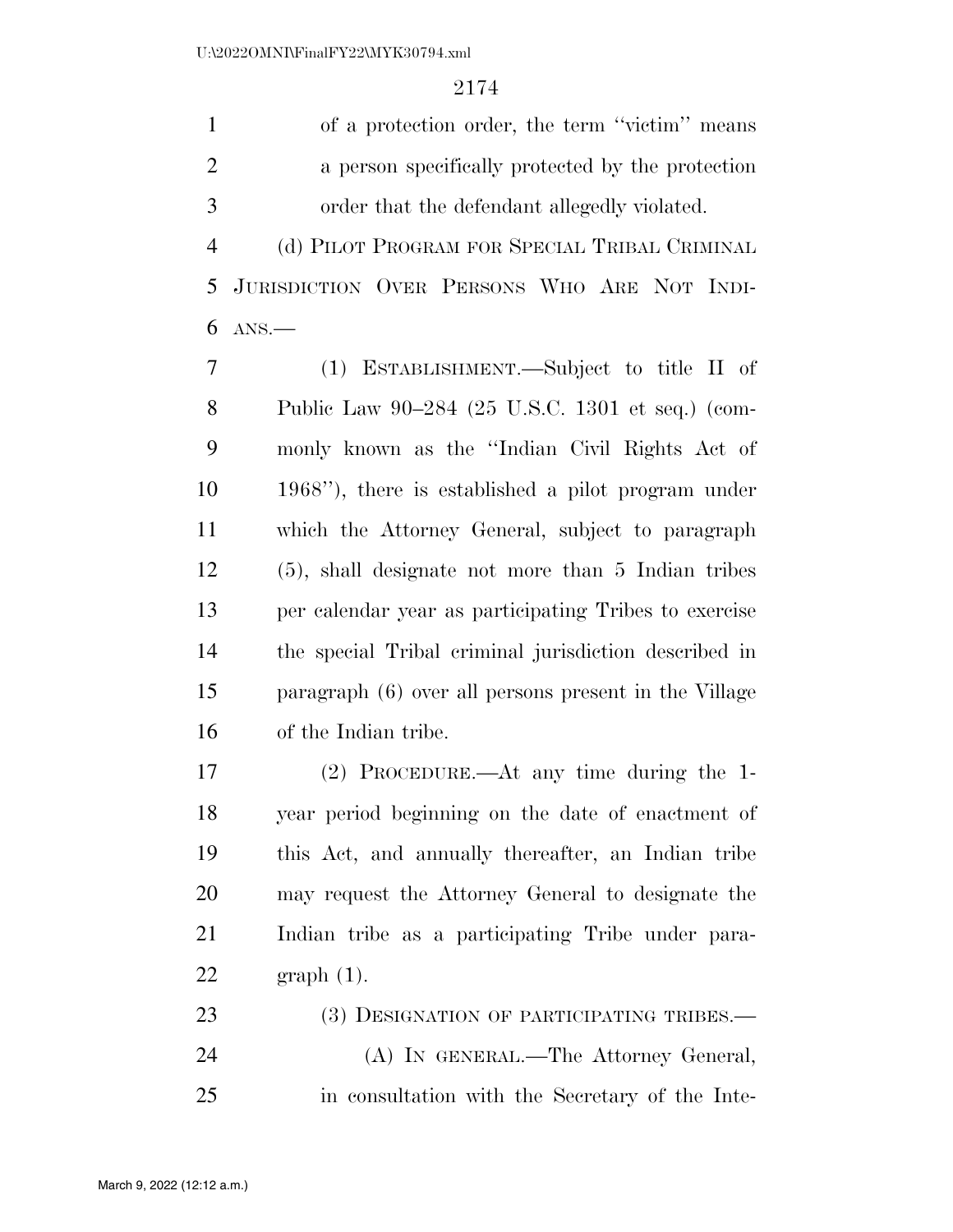| $\mathbf{1}$   | rior and affected Indian tribes, shall establish a |
|----------------|----------------------------------------------------|
| $\overline{2}$ | process to designate Indian tribes to participate  |
| 3              | in the pilot program, which process shall—         |
| $\overline{4}$ | (i) require that preference shall be               |
| 5              | given to Indian tribes occupying Villages—         |
| 6              | (I) the populations of which are                   |
| $\tau$         | predominantly Indian; and                          |
| 8              | (II) that lack a permanent State                   |
| 9              | law enforcement physical presence;                 |
| 10             | (ii) require that for each Indian tribe            |
| 11             | requesting to be designated as a partici-          |
| 12             | pating Tribe, the Attorney General makes           |
| 13             | a determination that the criminal justice          |
| 14             | system of the Indian tribe has adequate            |
| 15             | safeguards in place to protect defendants'         |
| 16             | rights, consistent with section $204(d)$ of        |
| 17             | Public Law 90–284 $(25 \text{ U.S.C. } 1304(d))$   |
| 18             | (commonly known as the "Indian Civil"              |
| 19             | Rights Act of 1968"; and                           |
| 20             | (iii) be subject to such other criteria            |
| 21             | as the Attorney General considers to be            |
| 22             | appropriate to achieve the purposes of this        |
| 23             | subtitle.                                          |
| 24             | (B) DESIGNATION.—The Attorney General              |
| 25             | shall designate Indian tribes to participate in    |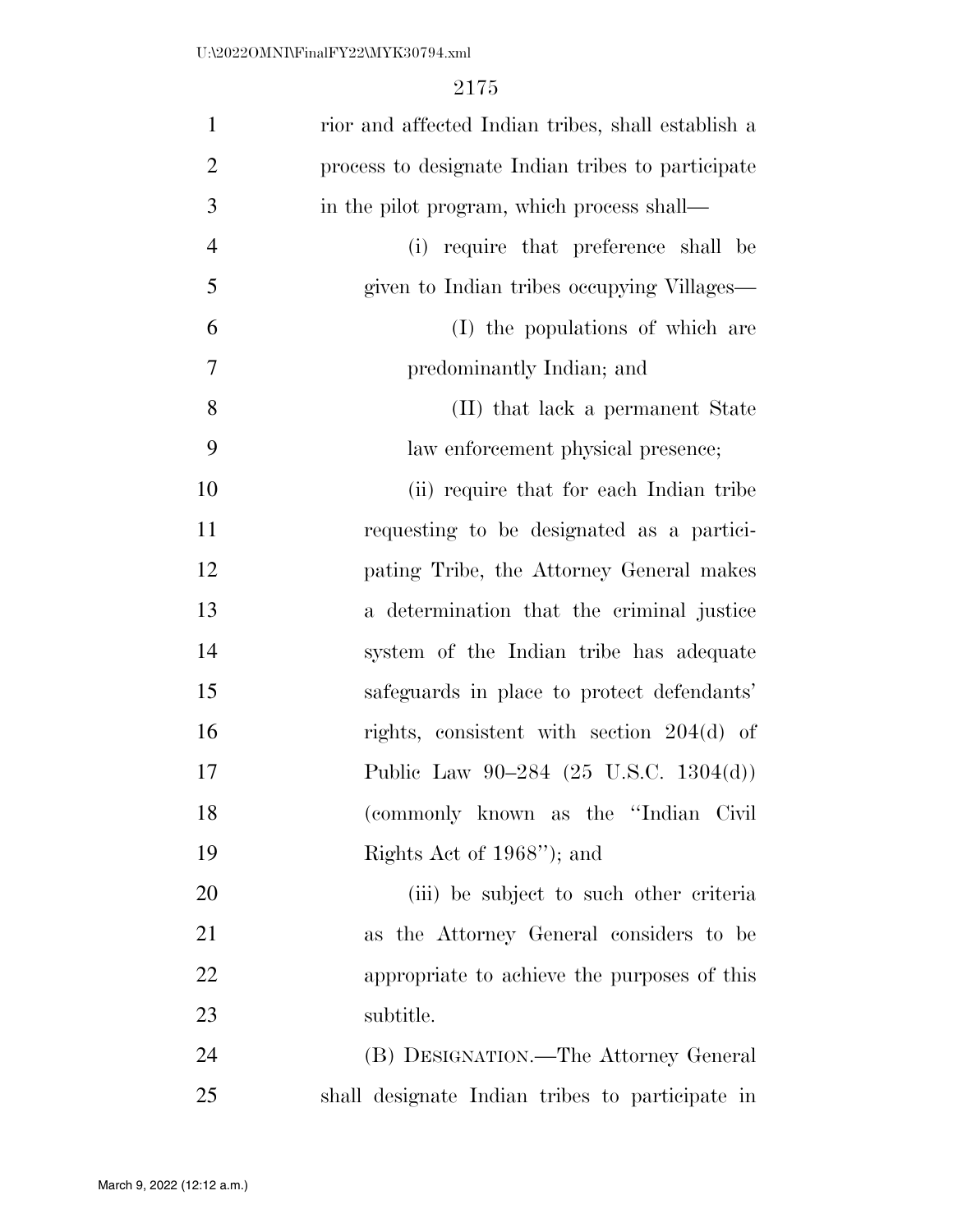| $\mathbf{1}$   | the pilot program under paragraph (1) using     |
|----------------|-------------------------------------------------|
| $\overline{2}$ | the process established under subparagraph      |
| 3              | (A).                                            |
| $\overline{4}$ | (4) INTERTRIBAL PARTICIPATION.—                 |
| 5              | (A) IN GENERAL.—2 or more participating         |
| 6              | Tribes (or the Tribal organization (as defined  |
| 7              | in section 4 of the Indian Self-Determination   |
| 8              | and Education Assistance Act (25 U.S.C.         |
| 9              | 5304) of the participating Tribe, if the Tribal |
| 10             | organization is exercising delegated authority  |
| 11             | from the participating Tribe)—                  |
| 12             | (i) may elect to participate jointly in         |
| 13             | the pilot program by providing shared re-       |
| 14             | sources to carry out the purposes of the        |
| 15             | pilot program; and                              |
| 16             | (ii) on making an election pursuant to          |
| 17             | clause (i), shall be considered to be a single  |
| 18             | participating Tribe for purposes of the         |
| 19             | maximum number of participating Tribes          |
| 20             | under paragraphs $(1)$ and $(5)$ .              |
| 21             | ADDITIONAL PARTICIPATING<br>(B)                 |
| 22             | TRIBES.                                         |
| 23             | (i) IN GENERAL.—Additional partici-             |
| 24             | pating Tribes may elect to join an estab-       |
| 25             | lished intertribal partnership under sub-       |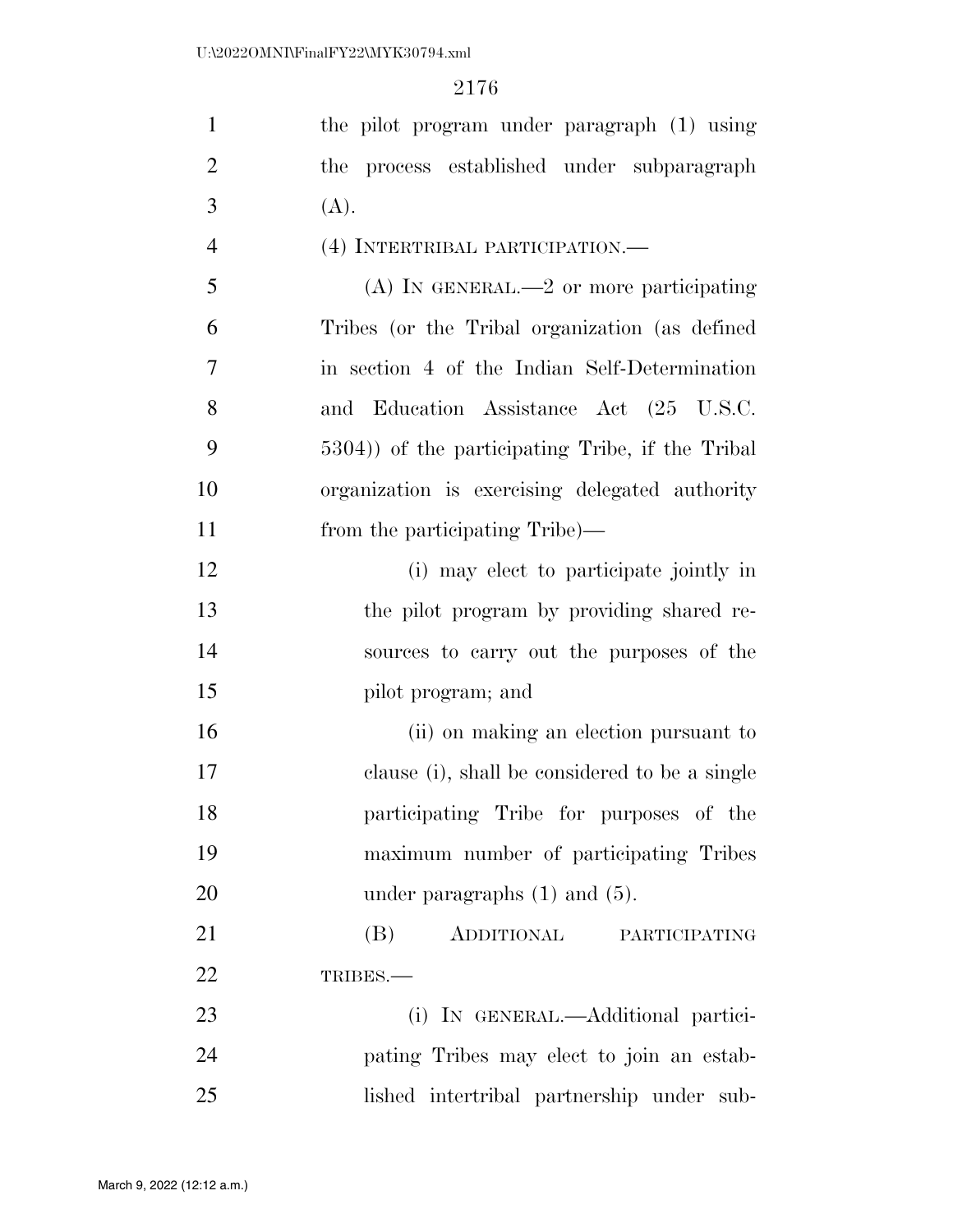| $\mathbf{1}$   | paragraph $(A)$ at any time after the inter-     |
|----------------|--------------------------------------------------|
| $\overline{2}$ | tribal partnership is established.               |
| 3              | APPLICATION.—An intertribal<br>(ii)              |
| $\overline{4}$ | partnership that additional participating        |
| 5              | Tribes elect to join pursuant to clause (i)      |
| 6              | shall be considered to be a single partici-      |
| $\tau$         | pating Tribe for purposes of the maximum         |
| 8              | number of participating Tribes under para-       |
| 9              | graphs $(1)$ and $(5)$ .                         |
| 10             | (5)<br>MAXIMUM NUMBER OF<br>PARTICIPATING        |
| 11             | TRIBES.-                                         |
| 12             | (A) IN GENERAL.—Except as provided in            |
| 13             | subparagraph (B), the Attorney General may       |
| 14             | designate not more than 30 Indian tribes to      |
| 15             | participate in the pilot program.                |
| 16             | (B) EXCEPTION.—The limitation under              |
| 17             | subparagraph (A) shall not apply if the Attor-   |
| 18             | ney General submits to the Committee on In-      |
| 19             | dian Affairs of the Senate and the Committee     |
| 20             | on Natural Resources of the House of Rep-        |
| 21             | resentatives, and publishes in the Federal Reg-  |
| 22             | ister, a written notice of the intention to des- |
| 23             | ignate additional Indian tribes as participating |
| 24             | Tribes, including the rationale for the designa- |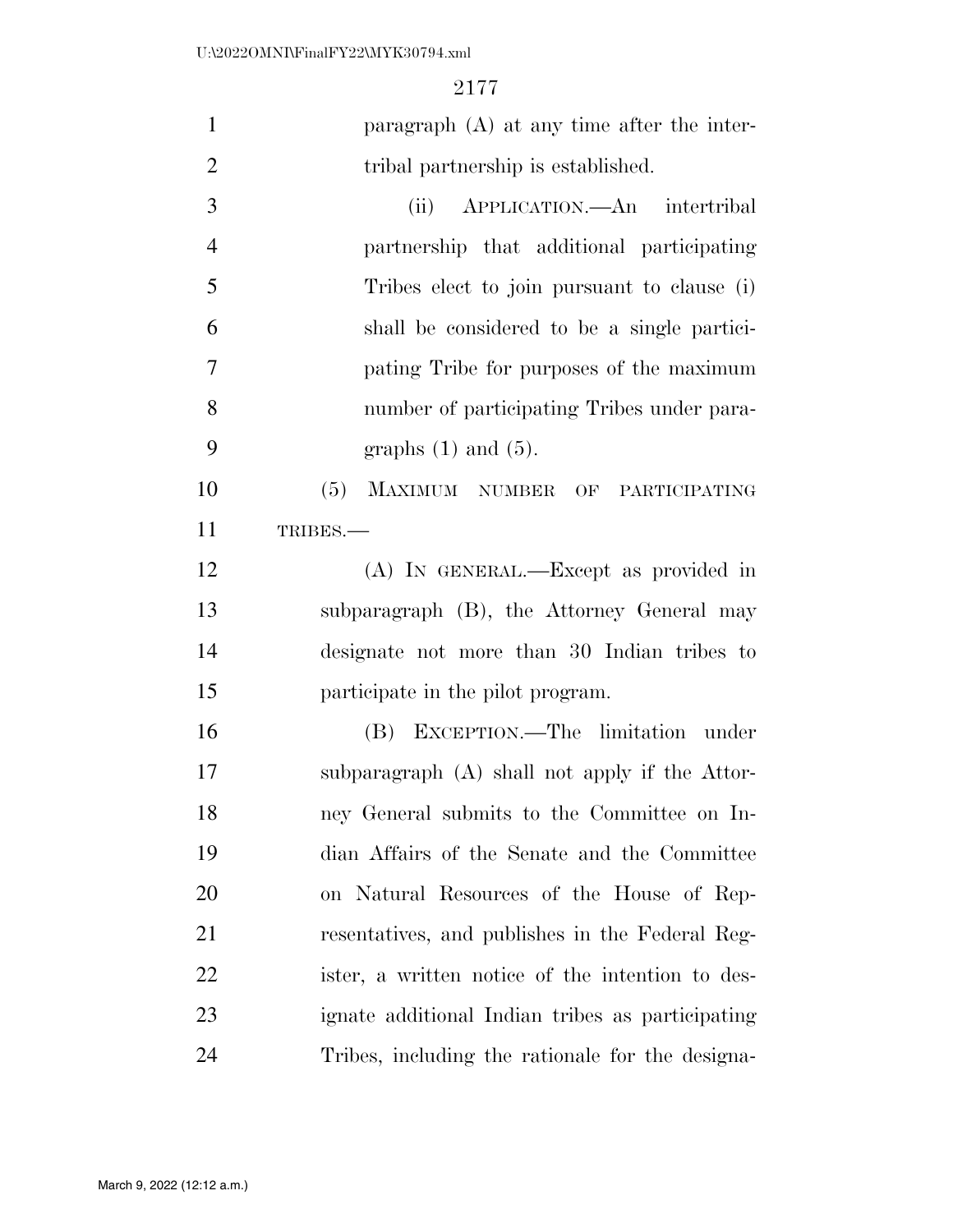1 tion, by not later than the date that is 180 days before the date of designation.

 (6) DESCRIPTION OF JURISDICTION.—Congress recognizes and affirms that an Indian tribe selected to participate in the pilot program as a participating Tribe may exercise, subject to paragraph (7), special Tribal criminal jurisdiction with respect to covered crimes.

 (7) RIGHTS OF DEFENDANTS.—In exercising special Tribal criminal jurisdiction under the pilot program, a participating Tribe shall provide to each defendant all rights described in section 204(d) of Public Law 90–284 (25 U.S.C. 1304(d)) (commonly known as the ''Indian Civil Rights Act of 1968'').

 (e) SENTENCES.—In a criminal proceeding in which an Indian court of a participating Tribe, in exercising spe- cial Tribal criminal jurisdiction with respect to a covered crime, imposes a sentence of imprisonment of more than 1 year on a defendant pursuant to section 202(b) of Public Law 90–284 (25 U.S.C. 1302(b)) (commonly known as the ''Indian Civil Rights Act of 1968''), the Indian court may require the defendant—

(1) to serve a sentence—

 (A) in a Tribal correctional center that has been approved by the Bureau of Indian Affairs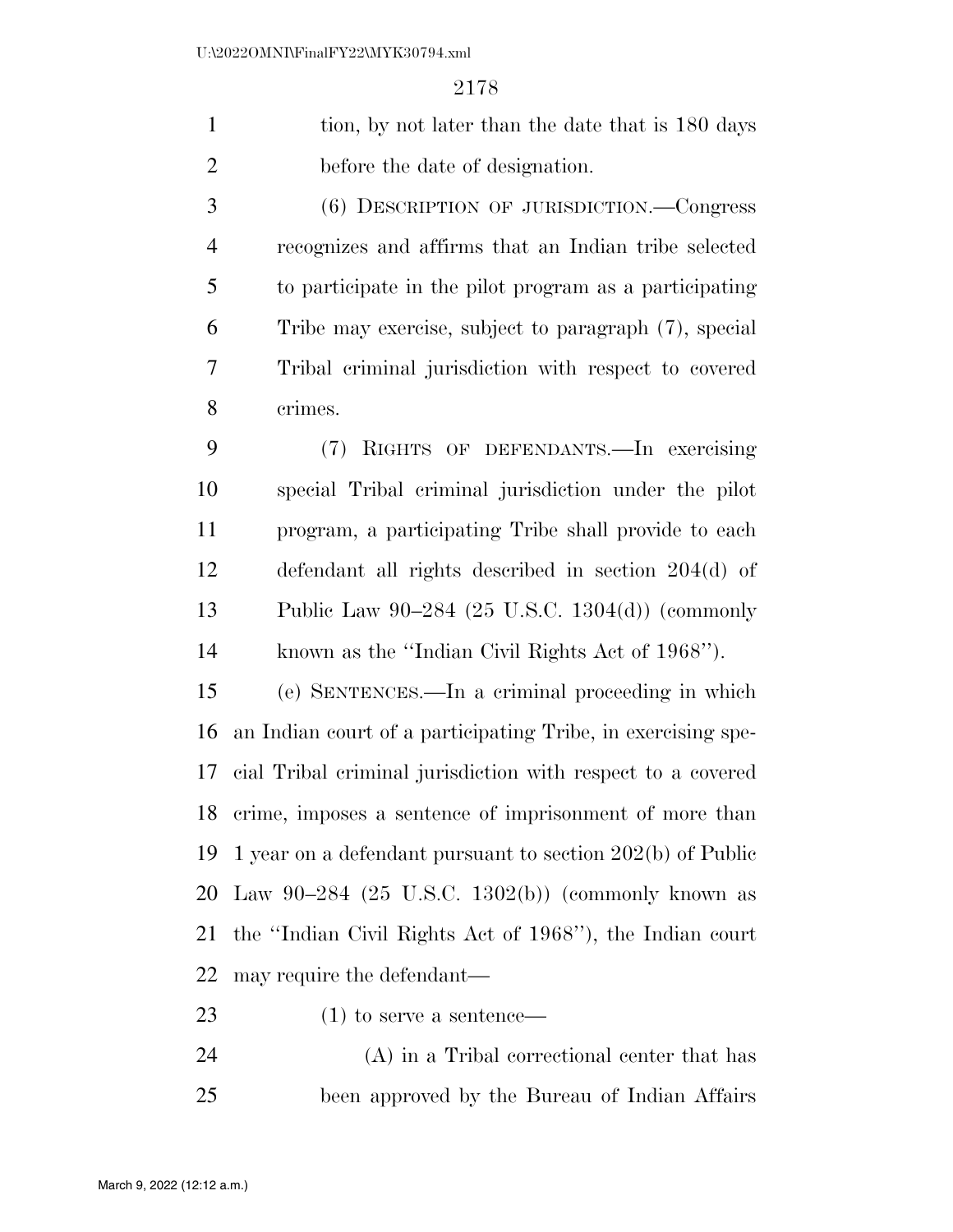| $\mathbf{1}$   | for long-term incarceration, in accordance with          |
|----------------|----------------------------------------------------------|
| $\overline{2}$ | guidelines set by the Bureau of Indian Affairs;          |
| $\mathfrak{Z}$ | (B) at the expense of the United States, in              |
| $\overline{4}$ | the nearest appropriate Federal facility pursu-          |
| 5              | ant to the Bureau of Prisons Tribal Prisoner             |
| 6              | Program established under section $234(c)(1)$ of         |
| $\tau$         | the Tribal Law and Order Act of 2010 (25                 |
| 8              | U.S.C. 1302 note; Public Law 111-211); or                |
| 9              | (C) at the expense of the participating                  |
| 10             | Tribe and, subject to section $204(f)(1)$ of Public      |
| 11             | Law 90-284 (25 U.S.C. 1304 $(f)(1)$ ) (commonly          |
| 12             | as the "Indian Civil Rights Act of<br>known              |
| 13             | 1968"), reimbursable by the Attorney General,            |
| 14             | in a detention or correctional center approved           |
| 15             | by the State or a local government of the State          |
| 16             | pursuant to a memorandum of agreement be-                |
| 17             | tween the participating Tribe and the State or           |
| 18             | local government of the State; or                        |
| 19             | $(2)$ to serve another alternative form of punish-       |
| 20             | ment, as determined by the Indian court pursuant to      |
| 21             | Tribal law.                                              |
| 22             | MEMORANDA OF AGREEMENT. The Attorney<br>(f)              |
| 23             | General and the Secretary of the Interior may enter into |
| 24             | such memoranda of agreement with participating Tribes    |
| 25             | and the State as are necessary and appropriate—          |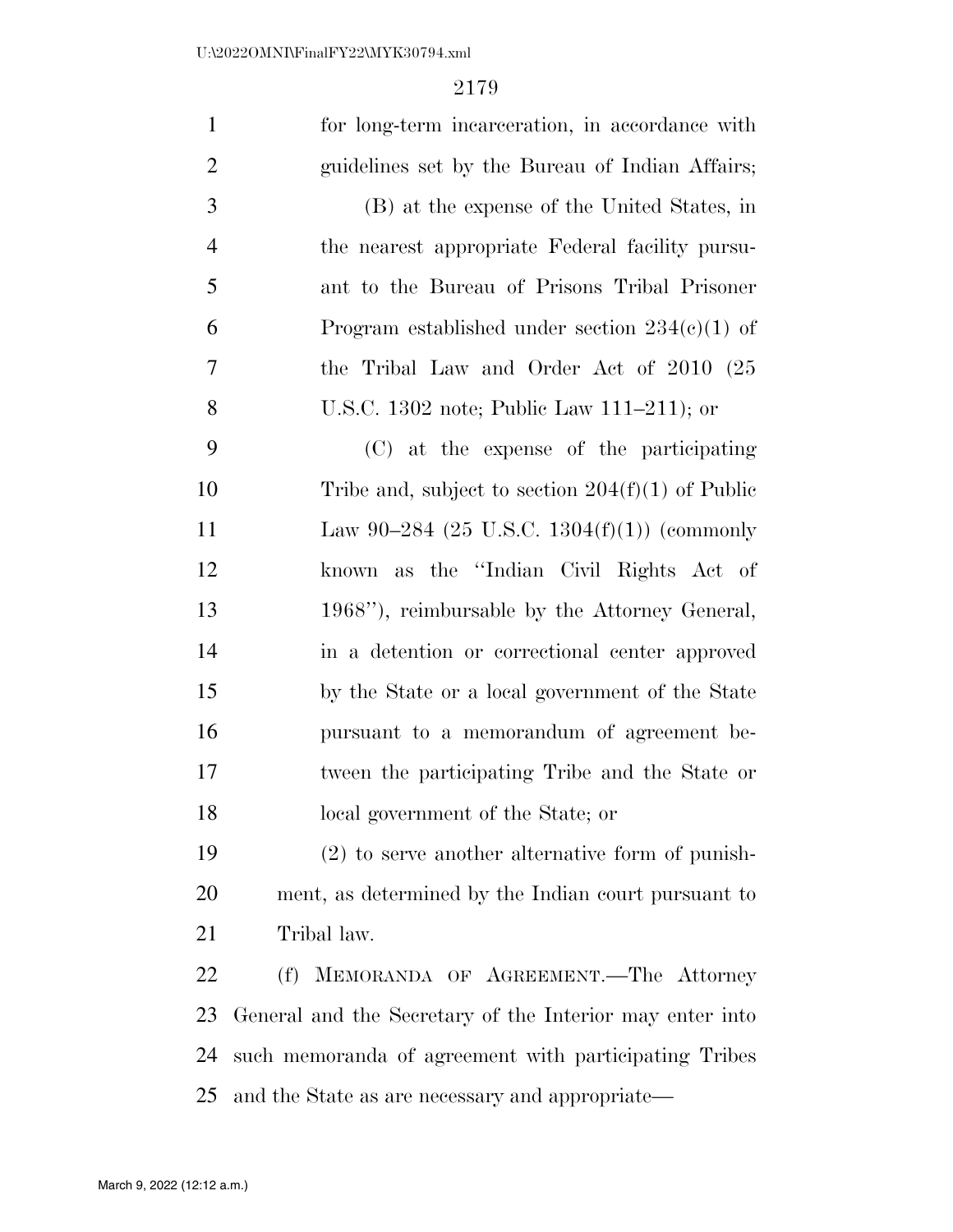| $\mathbf{1}$   | (1) to coordinate respective law enforcement ac-       |
|----------------|--------------------------------------------------------|
| $\overline{2}$ | tivities;                                              |
| 3              | $(2)$ to share equipment and other resources;          |
| $\overline{4}$ | (3) to establish cross-deputization arrange-           |
| 5              | ments;                                                 |
| 6              | (4) to coordinate appropriate training activities;     |
| 7              | and                                                    |
| 8              | (5) to address any other matters that will facili-     |
| 9              | tate the successful implementation of the pilot pro-   |
| 10             | gram, including intergovernmental agreements re-       |
| 11             | garding—                                               |
| 12             | (A) the incarceration of convicted persons;            |
| 13             | and                                                    |
| 14             | (B) cooperation in the investigation and               |
| 15             | prosecution of crimes.                                 |
| 16             | (g) ALASKA TRIBAL PUBLIC SAFETY ADVISORY COM-          |
| 17             | MITTEE.-                                               |
| 18             | (1) ESTABLISHMENT.—Not later than 1 year               |
| 19             | after the date of enactment of this Act, the Attorney  |
| 20             | General, in consultation with the Secretary of the     |
| 21             | Interior, affected Indian tribes, and the State, shall |
| 22             | establish a committee, to be known as the "Alaska"     |
| 23             | Tribal Public Safety Advisory Committee" (referred     |
| 24             | to in this subsection as the "Committee".              |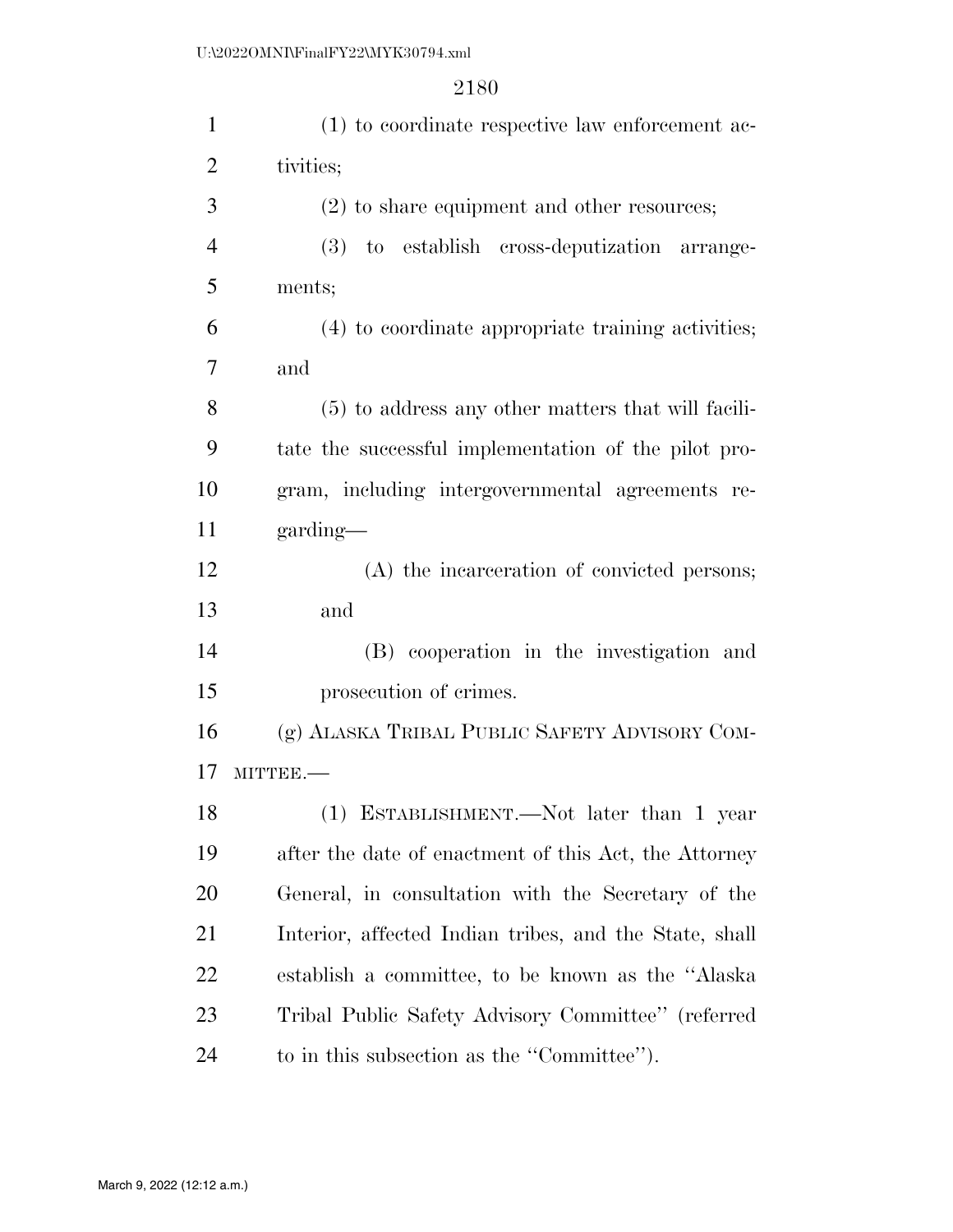| $\mathbf{1}$   | (2) MEMBERSHIP.—The Committee shall con-              |
|----------------|-------------------------------------------------------|
| 2              | sist of 1 or more representatives from—               |
| 3              | (A) participating Tribes and Indian tribes            |
| $\overline{4}$ | aspiring to participate in the pilot program;         |
| 5              | (B) Federal, Tribal, State, and local law             |
| 6              | enforcement; and                                      |
| $\tau$         | (C) Tribal nonprofit organizations pro-               |
| 8              | viding victim services.                               |
| 9              | (3) DUTIES.—The Committee shall focus on—             |
| 10             | (A) improving the justice systems, crime              |
| 11             | prevention, and victim services of Indian tribes      |
| 12             | and the State; and                                    |
| 13             | (B) increasing coordination and commu-                |
| 14             | nication among Federal, Tribal, State, and local      |
| 15             | law enforcement agencies.                             |
| 16             | (4) TRAVEL EXPENSES.—A member of the                  |
| 17             | Committee shall be allowed travel expenses, includ-   |
| 18             | ing per diem in lieu of subsistence, at rates author- |
| 19             | ized for employees of agencies under subchapter I of  |
| 20             | chapter 57 of title 5, United States Code, while      |
| 21             | away from their homes or regular places of business   |
| 22             | in the performance of services for the Committee.     |
| 23             | (5) NONAPPLICABILITY OF FACA.—The Federal             |
| 24             | Advisory Committee Act (5 U.S.C. App.) shall not      |
| 25             | apply to the Committee.                               |